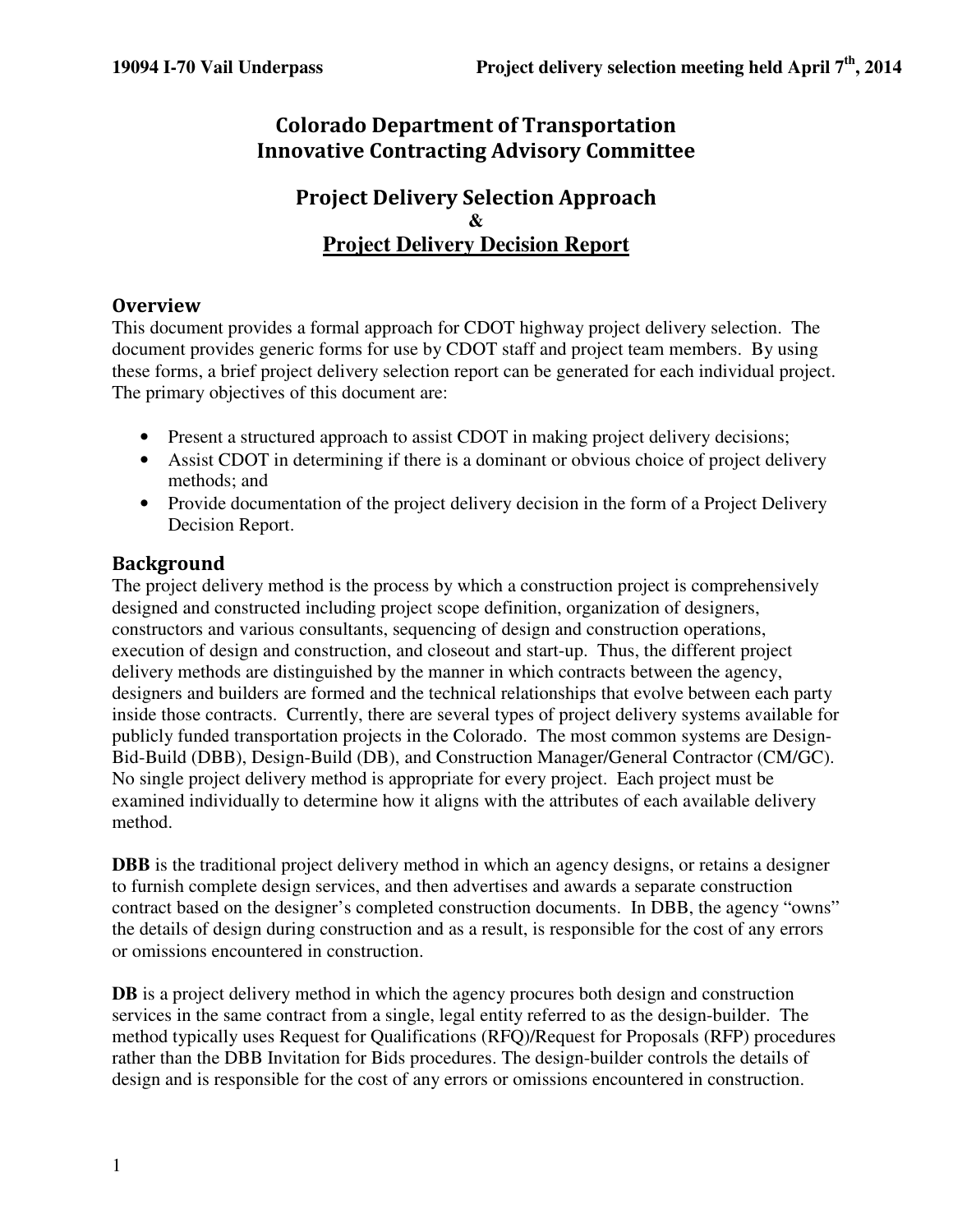**CM/GC** is a project delivery method in which the agency contracts separately with a designer and a construction manager. The agency can perform design or contract with an engineering firm to provide a facility design. The agency selects a construction manager to perform construction management services and construction works. The significant characteristic of this delivery method is a contract between an agency and a construction manager who will be at risk for the final cost and time of construction. Construction industry/Contractor input into the design development and constructability of complex and innovative projects are the major reasons an agency would select the CM/GC method. Unlike DBB, CM/GC brings the builder into the design process at a stage where definitive input can have a positive impact on the project. CM/GC is particularly valuable for new non-standard types of designs where it is difficult for the owner to develop the technical requirements that would be necessary for DB procurement without industry input.

# Overview of the Project Delivery Selection Process

The process is shown in the form of a flow chart below. It consists of the following activities:

- A. Describe the project and set the project goals
- B. Determine and review project dependent constraints
- C. Assess the primary factors (these factors most often determine the selection).
	- 1. Delivery Schedule
	- 2. Complexity & Innovation
	- 3. Level of Design (at the time of the project delivery procurement)
	- 4. Cost
- D. If the primary factors indicate there is a clear choice of the delivery method, then:
	- 5. Perform an initial risk assessment for the desired delivery method to ensure that risks can be properly allocated and managed, and
- E. Perform a brief pass/fail analysis of the secondary factors to ensure that they are not relevant to the decision.
	- 6. Staff Experience/Availability (Owner)
	- 7. Level of Oversight and Control
	- 8. Competition and Contractor Experience
- F. If steps  $B, C \& D$  do not result in clear determination of the method of delivery then perform a more rigorous evaluation of all eight factors against the three potential methods of delivery (DBB, DB and CM/GC).

Typically the entire selection process can be completed by the project team in a 4 hour workshop session, if team member have individually performed assessments before the workshop.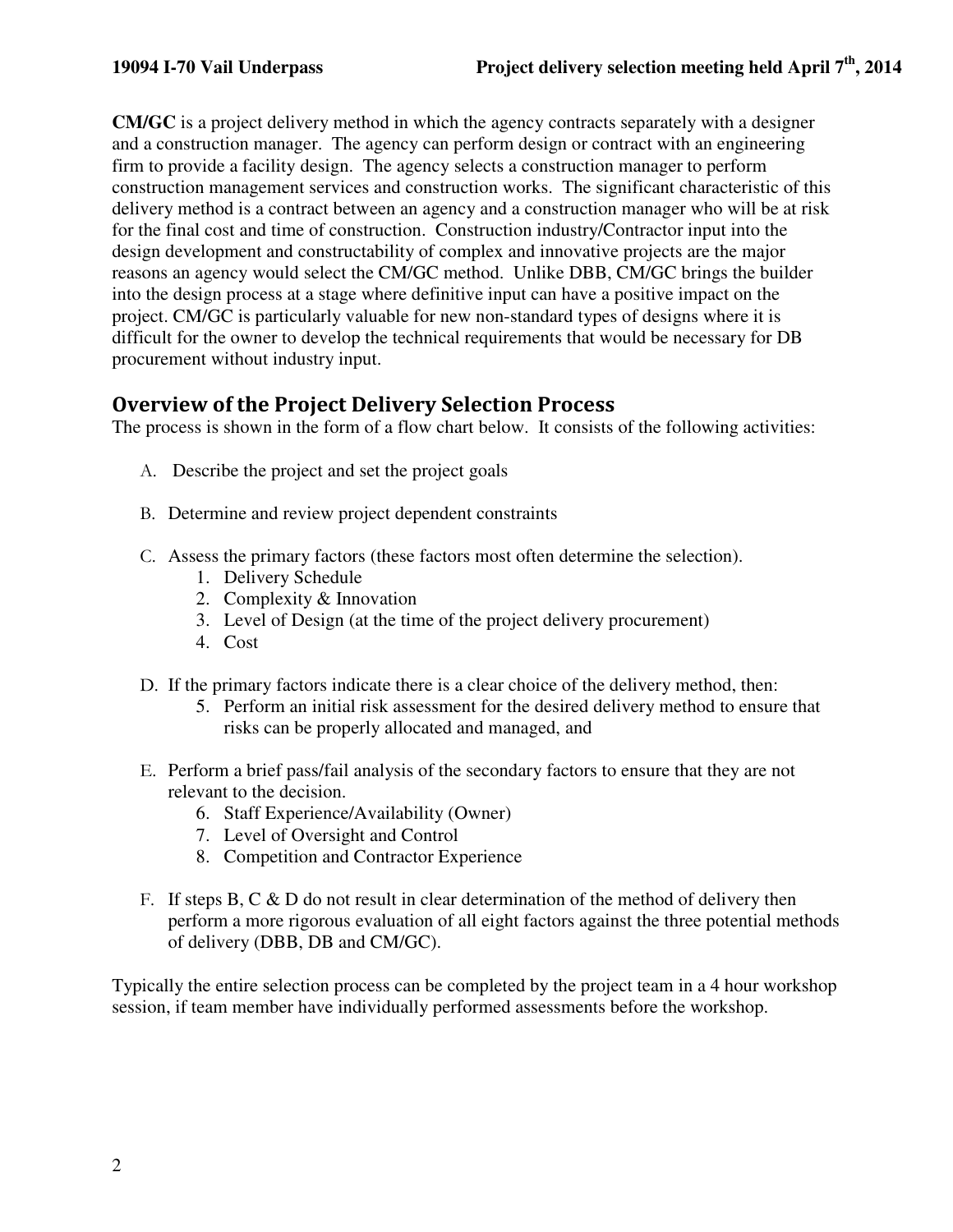

#### **CDOT Project Delivery Selection Flowchart**

The following forms and appendices are included to facilitate this process.

#### Project description checklist

Provide information on the project that is using this tool. This includes size, type, funding, risks, complexities, etc. All information should be developed for the specific project.

#### Project Goals worksheet – including example project goals

A careful determination of the project goals is an instrumental first step of the process that will guide both the selection of the appropriate method of delivery as well as the specific delivery procurement process and implementation of the project.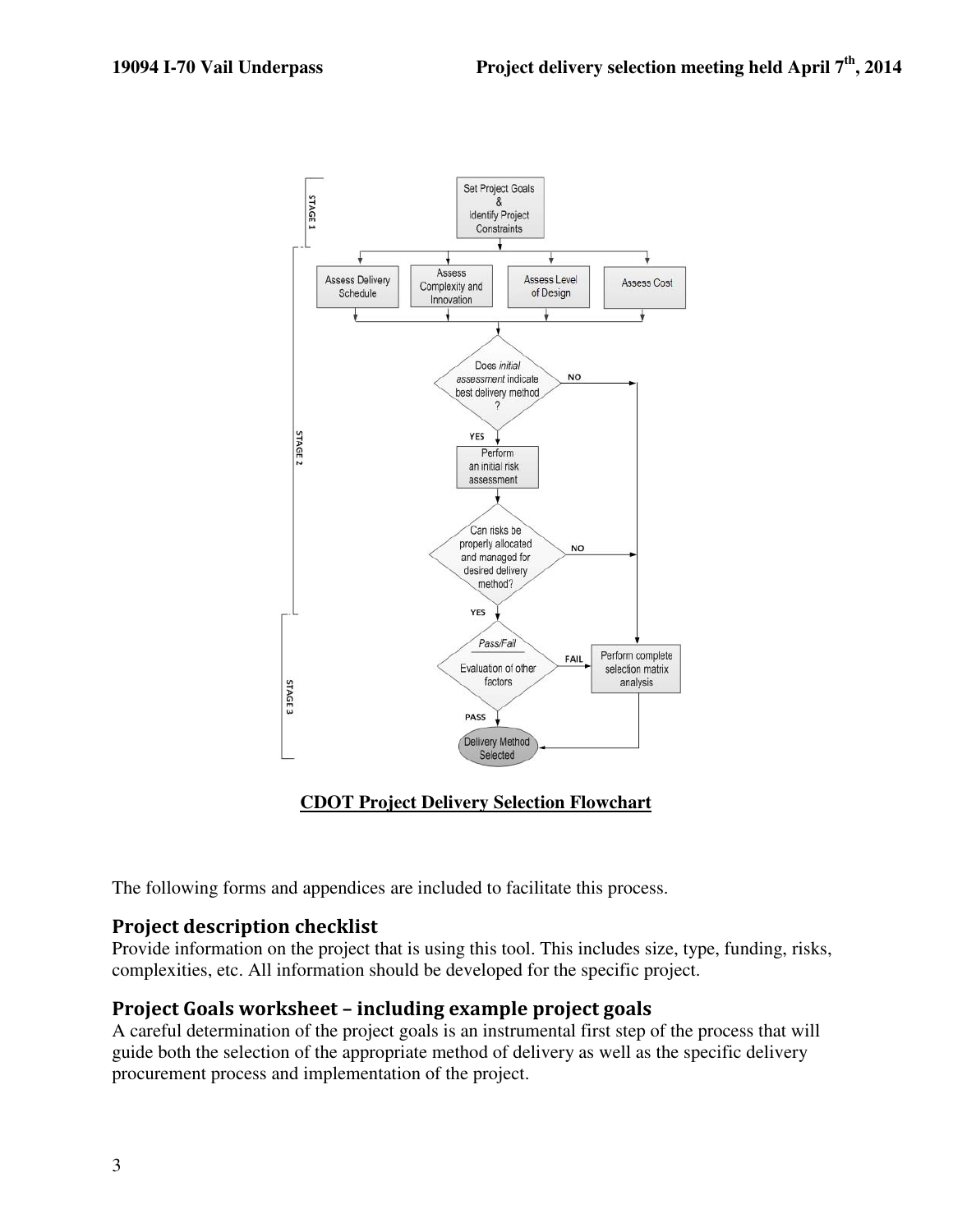#### Project Constraints worksheet (Go / No-Go Decisions)

Carefully review all possible constraints to the project. These constraints can potentially eliminate a project delivery method before the evaluation process begins.

#### Project Delivery Selection Matrix Summary

The Project Delivery Selection Matrix Summary summarizes the assessment of the eight Evaluation Factors for the three delivery methods. The form is qualitatively scored using the scoring provided in table 1 below.

#### **Table 1 - Factor Evaluation Scoring Key**

**+ +** Most appropriate delivery method **+** Appropriate delivery method **–** Least appropriate delivery method **X** Fatal Flaw (discontinue evaluation of this method) **NA** Factor not applicable or not relevant to the selection

The form also includes a section for comments and conclusions.The completed Project Delivery Selection Matrix Summary should provide an executive summary of the key reasons for the selection of the method of delivery**.** 

#### Workshop Blank Form

This form can be used by the project team for additional documentation of the process. In particular it can be used to elaborate on Evaluation Factor 4. "Initial Project Risk Assessment".

#### Evaluation Factor Project Delivery Method Opportunity/Obstacle Summary

These forms are used to summarize the assessments by the project team of the opportunities and obstacles associated with each delivery method relative to each of the eight Evaluation Factors. The bottom of each form allows for a qualitative conclusion using the same notation as described above. Those conclusions then are transferred to the **Project Delivery Selection Matrix Summary.** 

#### Appendix – Opportunity/Obstacle Checklists

These forms provide the project team with guidance concerning typical delivery method opportunities and obstacles associated with each of the eight Evaluation Factors. However, these checklist include general information and are not an all-inclusive checklist. Use the checklists as a supplement to developing project specific opportunities and obstacles.

#### Appendix – Initial Risk Assessment Guidance

Because of the unique nature of Evaluation Factor 4. "Initial Project Risk Assessment", the Appendix provides the project team with additional guidance for evaluation of that factor including: Typical CDOT Transportation Project Risks; a General Project Risks Checklist; and a Risk Opportunities/Obstacles Checklist.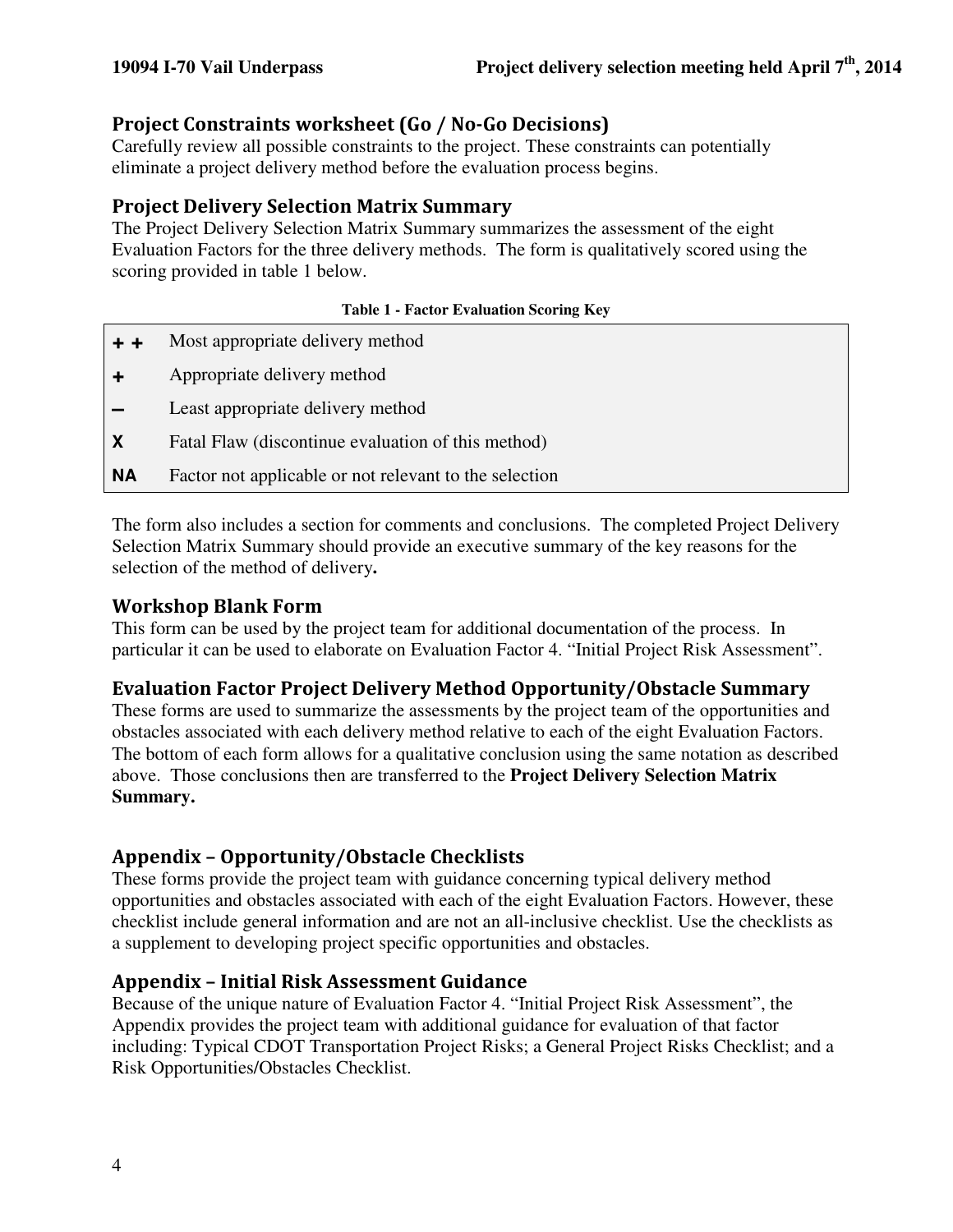# Project Description Checklist

The following items should be considered in the project description as applicable. Other items can be added if they influence the project delivery decision. Relevant documents can be added as appendices.

- **Project Name** I-70 Vail Underpass
- D Location Vail- I-70 MP 174.9
- **Extimated Budget \$20.8M**
- □ Estimated Project Delivery Period Start spring 2016
- □ Required Delivery Date (if applicable) Completion November 2017
- $\Box$  Source(s) of Project Funding Town of Vail & CDOT RAMP funds
- **Project Corridor** I-70 Mountain
- $\Box$  Major Features of Work 2 structures on I-70, retaining walls for Frontage road lowering
- Major Schedule Milestones FIR 9/14, FOR 2/15, ROW 2/15-2/16, Completion November 2017
- □ Major Project Stakeholders Town of Vail (public & business owners); TOV Govt., CDOT, FHWA
- $\Box$  Major Challenges (as applicable)
	- o With Right of Way, Utilities, and/or Environmental Approvals- schedule and budget
	- o During Construction Phase- keeping 4 lanes of I-70 open during day; phasing, minimizing impacts to public, winter shut down
- $\Box$  Main Identified Sources of Risk- staging and construction duration; geotech (bedrock); fiber trunk line on S. Frontage Road
- $\Box$  Safety Issues Excavation, pedestrian safety, I-70
- $\Box$  Sustainable Design and Construction Requirements- built into project requirements  $\&$ TOV standards (i.e. LED lights)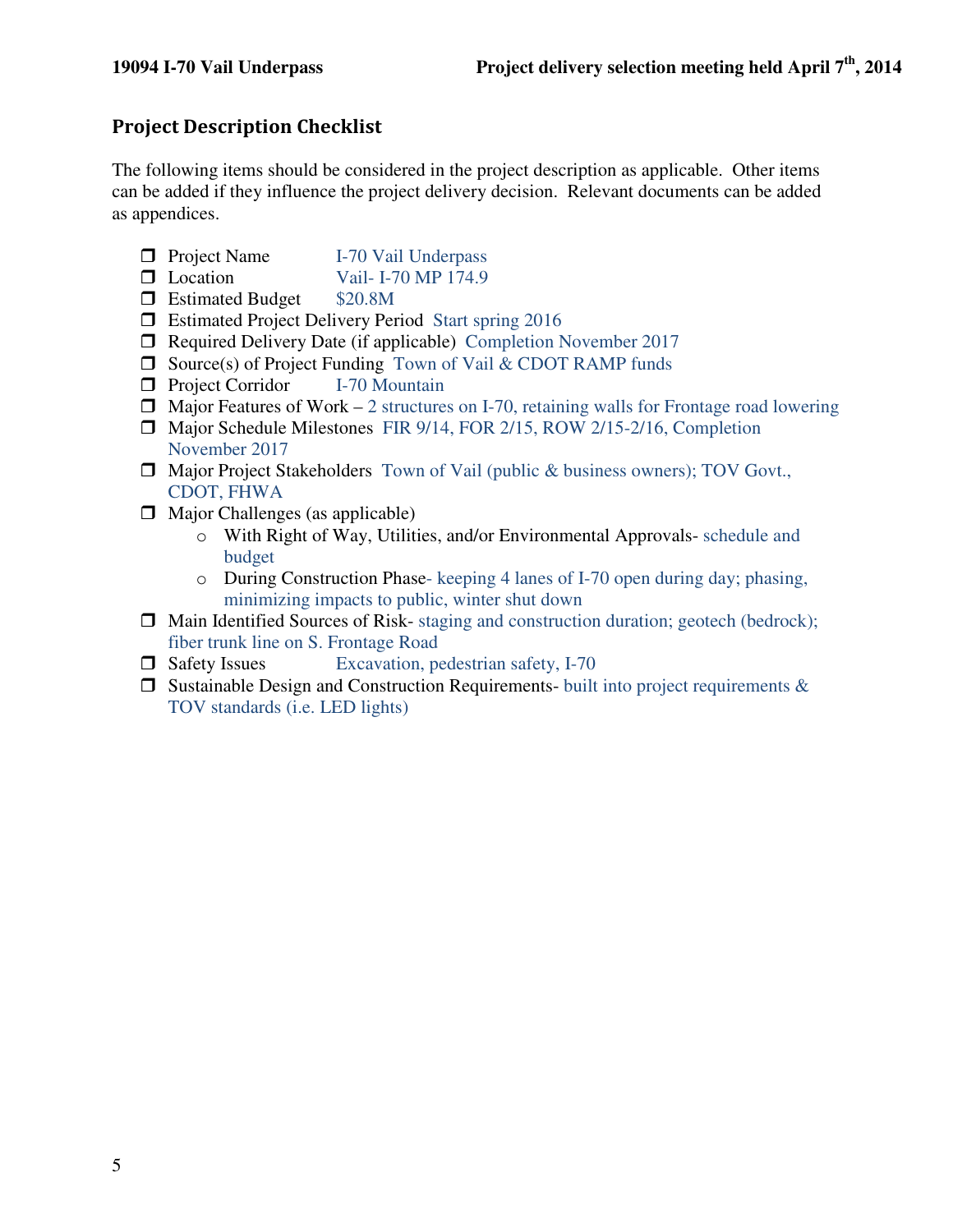### Project Goals

An understanding of project goals is essential to appropriate project delivery selection. Typically, the project goals can be defined in three to five items. Examples are provided below, but the report should include project-specific goals. These goals should remain consistent over the life of the project.

#### **Project-Specific Goals**

- 1. Complete the project on schedule and on budget (essential to RAMP)
- 2. Select the best team to maximize construction efficiency to minimize impacts to the public and businesses. Good communication with stakeholders.
- 3. Maintain safety throughout project.
- 4. Make landscaping phase seamless with project construction, don't extend into another season.
- 5. Enhance multi-modal connectivity and safety of the North & South Frontage Roads, thereby reducing congestion at Main and West Vail interchanges.

#### Project Constraints

There are potential aspects of a project that can eliminate the need to evaluate one or more of the possible project delivery methods. General constraints are provided, but it is critical to identify constraints that are project specific.

#### **Constraints**

• Already have design consultant under contract. Eliminate Design-Build.

-<sup>1</sup> Generic Project Goals

Schedule

- Minimize project delivery time
- Complete the project on schedule
- Accelerate start of project revenue

Cost

- Minimize project cost
- Maximize project budget
- Complete the project on budget
- Maximize the project scope and improvements within the project budget

Quality

- Meet or exceed project requirements
- Select the best team
- Provide a high quality design and construction constraints
- Provide an aesthetically pleasing project

Functional

- Maximize the life cycle performance of the project
- Maximize capacity and mobility improvements
- Minimize inconvenience to the traveling public during construction
- Maximize safety of workers and traveling public during construction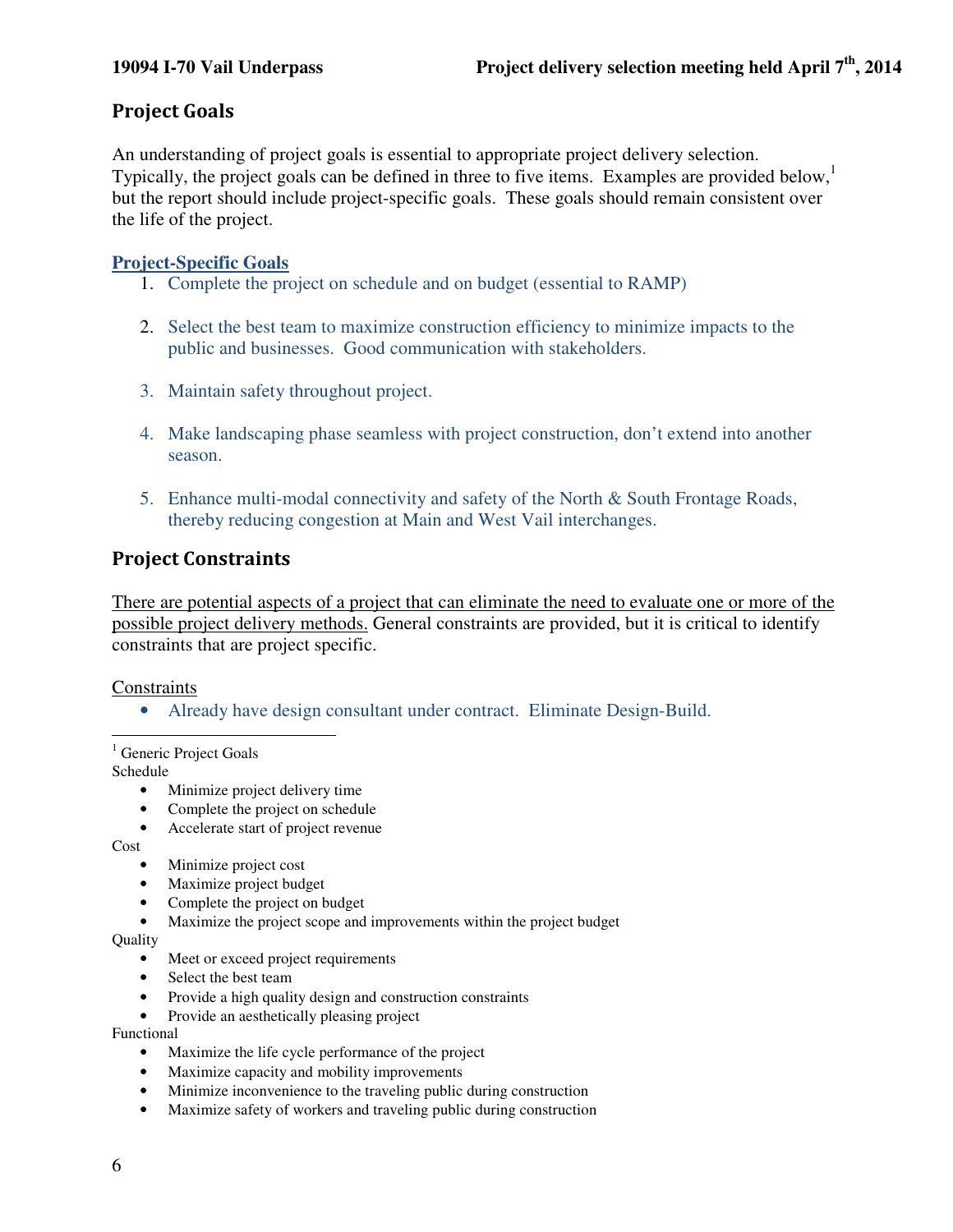### Project Delivery Selection Matrix Summary

Determine the factors that should be considered in the project delivery selection, discuss the opportunities and obstacles related to each factor, and document the discussion on the following pages. Then complete the summary below.

| PROJECT DELIVERY METHOD OPPORTUNITY/OBSTACLE SUMMARY |            |           |                        |
|------------------------------------------------------|------------|-----------|------------------------|
|                                                      | <b>DBB</b> | <b>DB</b> | CM/GC                  |
| <b>Primary Evaluation Factors</b>                    |            |           |                        |
| 1. Delivery Schedule                                 | $\ddot{}$  | $\div$    | $++$                   |
| 2. Project Complexity & Innovation                   | $+$        |           | $++$                   |
| 3. Level of Design                                   | $+$        | X         | $++$                   |
| 4. Cost                                              | $\ddot{}$  | <b>NA</b> | $++$                   |
| 5. Perform Initial Risk Assessment                   | <b>NA</b>  | NA        | Risks can be allocated |
| <b>Secondary Evaluation Factors</b>                  |            |           |                        |
| 6. Staff Experience/Availability (Owner)             | <b>NA</b>  | <b>NA</b> | $++$                   |
| 7. Level of Oversight and Control                    | <b>NA</b>  | <b>NA</b> | $\ddot{}$              |
| 8. Competition and Contractor Experience             | <b>NA</b>  | <b>NA</b> | $++$                   |

- **+ +**Most appropriate delivery method
- **+** Appropriate delivery method
- **–**Least appropriate delivery method
- **X** Fatal Flaw (discontinue evaluation of this method)
- **NA**Factor not applicable or not relevant to the selection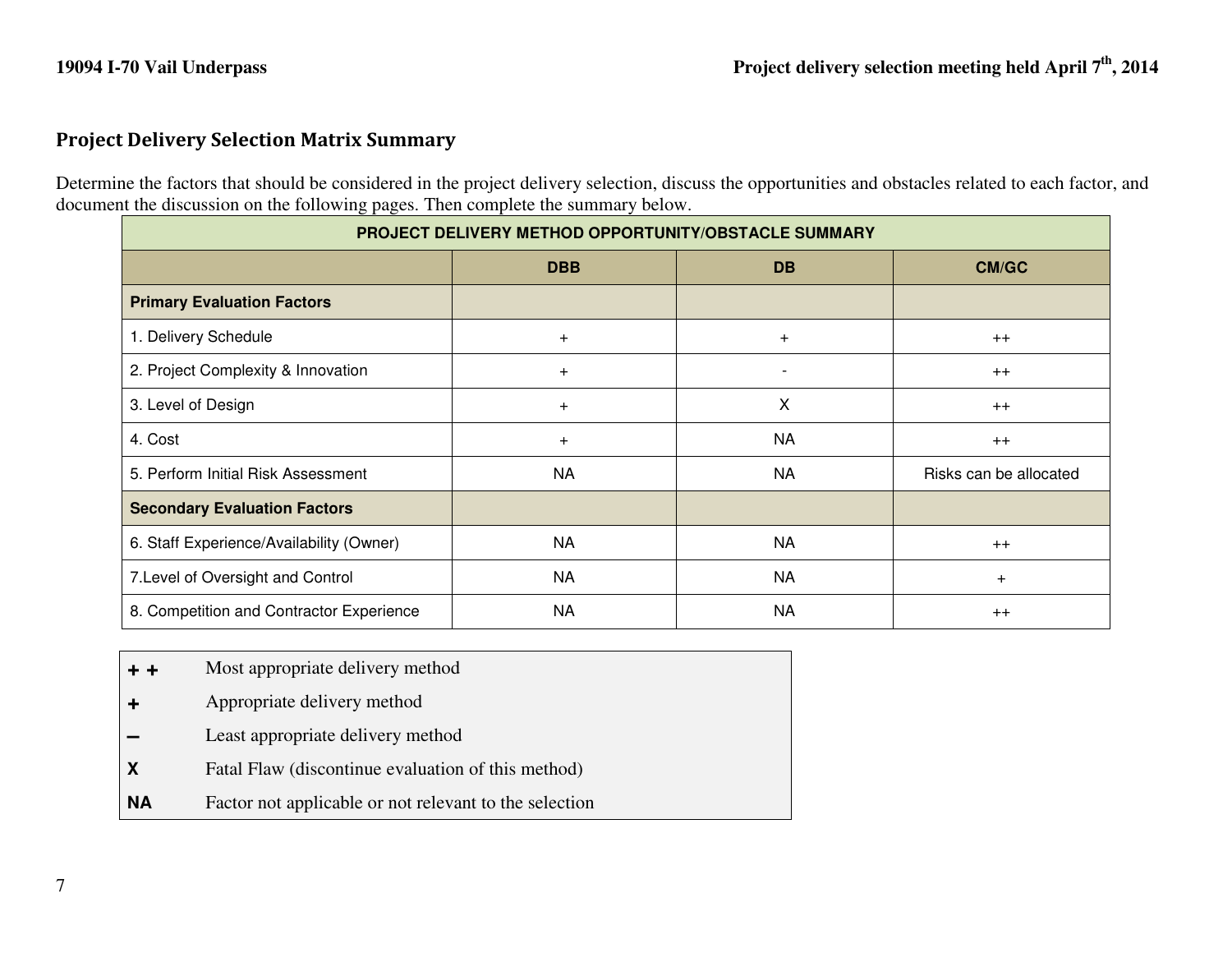#### Project Delivery Selection Matrix Summary Conclusions and Comments:

CM/GC was selected as the best delivery method for this project for the following primary reasons: Shorter procurement time; contractor input earlier for design, phasing & constructability issues; ability to select the most qualified contractor (not the cheapest); minimize risks with early input on design; with the early cost input received from the contractor you can adjust project as necessary and design to your budget in lieu of finding out you're over budget at bid opening- due to contractor shortages- typical bid prices are on the rise. DB was eliminated from the selection process due to Level of Design, there is a consultant under contract for the design of the project.

#### **RISK DISCUSSION NOTES (for CM/GC Delivery Method)**

Environmental

- There is a possibility that noise mitigation may be required along I-70 (this is a controversial topic in Vail)
- Gore Creek is a Gold Medal stream- water quality vaults will be included, as well as SWMP BMPs

Third Party

- Adjacent property owners are very involved in the project and may request late changes and could pose ROW acquisition problems
- Utility relocations done by the utility owners could be delayed (unresponsive utility companies)
- Possible unforeseen utility costs due to cost sharing the gas line relocations (Xcel), as well as the possibility of unforeseen utility conflicts

Right of Way/Real Estate

• Objections to appraisals could cause delays and higher costs

Geotechnical & Hazmat

- Possibility of groundwater (has been witnessed on other projects in the area); permanent dewatering
- Unexpected findings in boring logs a possibility- bedrock (will know soon- investigation will be taking place at the end of April)

Construction

- Winter shut down for almost 6 months (Nov  $15^{th}$  to April  $15^{th}$ ) each construction season- pressure to deliver the project by November 2017
- $\bullet$ Maintenance of traffic, keeping 4 lanes of I-70 open during daylight hours while constructing the two structures
- $\bullet$ Involved public/businesses on Frontage Roads, will be tracking construction and delays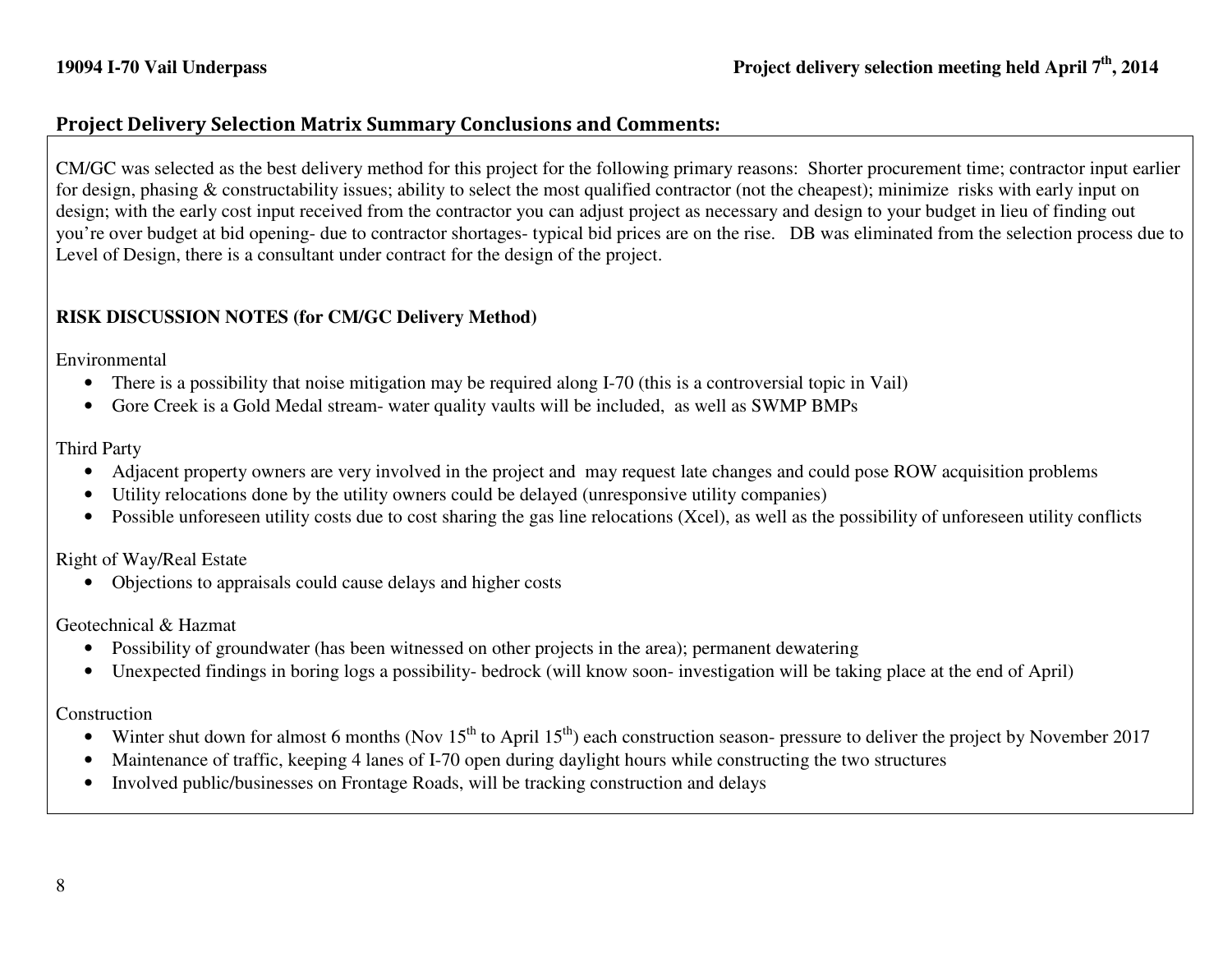#### 1) Delivery Schedule

Delivery schedule is the overall project schedule from scoping through design, construction and opening to the public. Assess time considerations in getting the project started or funding dedicated and assess project completion importance.

| <b>DESIGN-BID-BUILD</b><br>Requires time to perform sequential design and procurement, but if design time is available has the shortest<br>procurement time after the design is complete. |                                                                                                    |  |  |
|-------------------------------------------------------------------------------------------------------------------------------------------------------------------------------------------|----------------------------------------------------------------------------------------------------|--|--|
| <b>Obstacles</b><br><b>Opportunities</b>                                                                                                                                                  |                                                                                                    |  |  |
| Procurement is more predicable                                                                                                                                                            | Could be longer construction schedule- not as<br>qualified contractor- less familiarity with plans |  |  |
|                                                                                                                                                                                           | Change orders cause delays                                                                         |  |  |
|                                                                                                                                                                                           |                                                                                                    |  |  |

#### **DESIGN-BUILD**

Can get project under construction before completing design. Parallel process of design and construction can accelerate project delivery schedule; however, procurement time can be lengthy due to the time necessary to develop an adequate RFP, evaluate proposals and provide for a fair, transparent selection process.

| <b>Opportunities</b> |  | <b>Obstacles</b> |  |  |  |  |
|----------------------|--|------------------|--|--|--|--|
|                      |  |                  |  |  |  |  |
|                      |  |                  |  |  |  |  |
|                      |  |                  |  |  |  |  |

#### **CM/GC**

Quickly gets contractor under contract and under construction to meet funding obligations before completing design. Parallel process of development of contract requirements, design, procurements, and construction can accelerate project schedule. However, schedule can be slowed down by coordinating design-related issues between the CM and designer and by the process of reaching a reasonable Guaranteed Maximum Price (GMP).

| <b>Opportunities</b>                          | <b>Obstacles</b>                    |
|-----------------------------------------------|-------------------------------------|
| Exceed or meet current schedule.              | GMP negotiations could cause delays |
| More efficient design/construction resolution |                                     |
| Early GMP if necessary to start construction  |                                     |
| earlier                                       |                                     |
| Early resolution of constructability issues   |                                     |

#### Delivery Schedule Summary

|                      | <b>DBB</b> | <b>DB</b> | <b>CM/GC</b> |
|----------------------|------------|-----------|--------------|
| 1. Delivery Schedule |            | NA        |              |

#### Notes and Comments:

Both DBB & CM/GC could deliver the project within the design schedule, however CM/GC appears more efficient as you move through construction.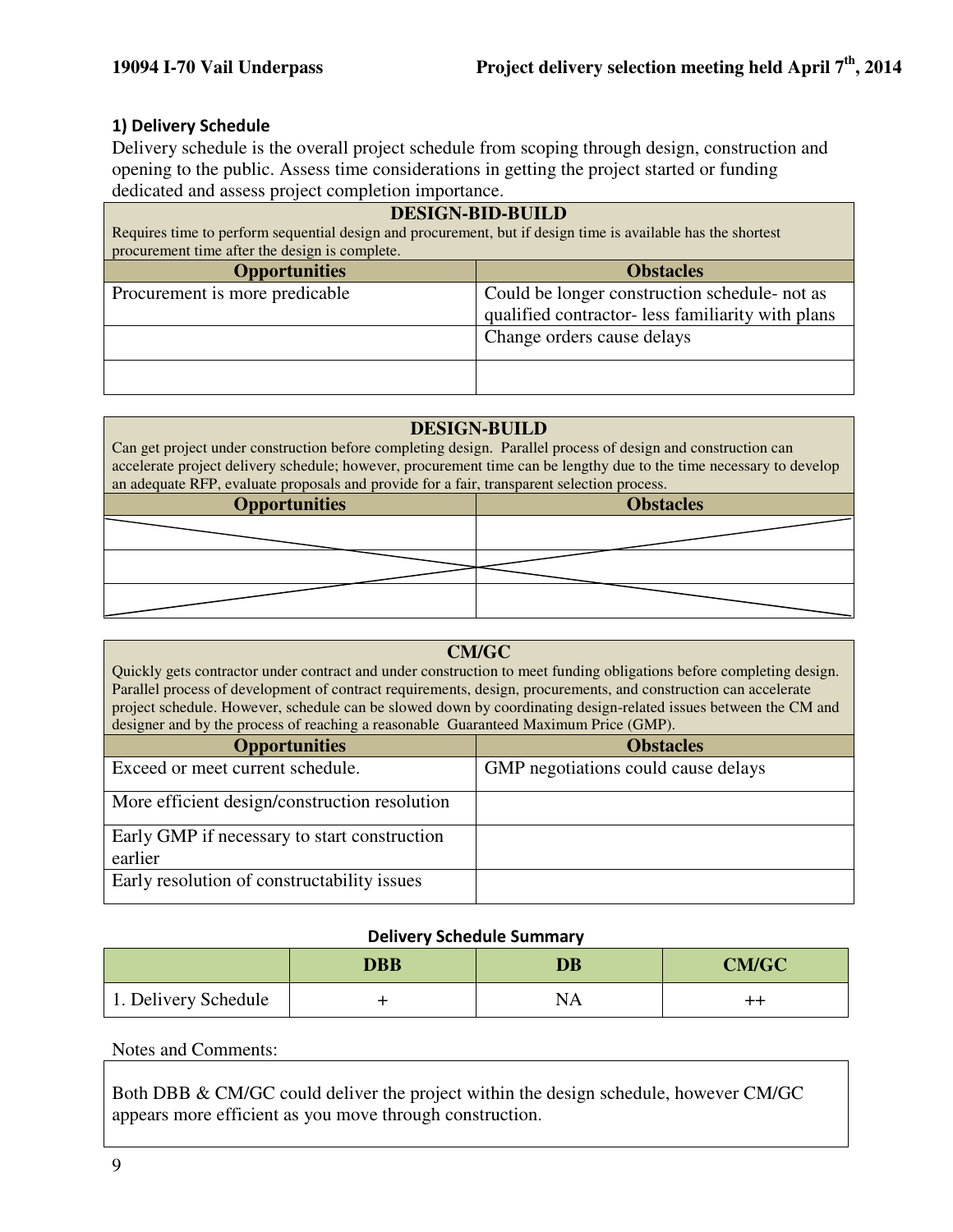#### 2) Project Complexity & Innovation

Project complexity and innovation is the potential applicability of new designs or processes to resolve complex technical issues.

| <b>DESIGN-BID-BUILD</b><br>Allows CDOT to fully resolve complex design issues and qualitatively evaluate designs before procurement of the<br>general contractor. Innovation is provided by CDOT/Consultant expertise and through traditional owner directed<br>processes such as VE studies and contractor bid alternatives. |                                             |  |  |
|-------------------------------------------------------------------------------------------------------------------------------------------------------------------------------------------------------------------------------------------------------------------------------------------------------------------------------|---------------------------------------------|--|--|
| <b>Obstacles</b><br><b>Opportunities</b>                                                                                                                                                                                                                                                                                      |                                             |  |  |
| Good experienced design team                                                                                                                                                                                                                                                                                                  | No contractor input-constructability issues |  |  |
|                                                                                                                                                                                                                                                                                                                               |                                             |  |  |
|                                                                                                                                                                                                                                                                                                                               |                                             |  |  |
|                                                                                                                                                                                                                                                                                                                               |                                             |  |  |

#### **DESIGN-BUILD**

Incorporates design-builder input into design process through best value selection and contractor proposed Alternate Technical Concepts (ATCs) – which are a cost oriented approach to providing complex and innovative designs. Requires that desired solutions to complex projects be well defined through contract requirements.

| <b>Opportunities</b> | <b>Obstacles</b> |
|----------------------|------------------|
|                      |                  |
|                      |                  |
|                      |                  |

| <b>CM/GC</b><br>Allows independent selection of designer and contractor based on qualifications and other factors to jointly address<br>complex innovative designs through three party collaboration of CDOT, designer and Contractor. Allows for a<br>qualitative (nonprice oriented) design but requires agreement on GMP. |                      |  |  |
|------------------------------------------------------------------------------------------------------------------------------------------------------------------------------------------------------------------------------------------------------------------------------------------------------------------------------|----------------------|--|--|
| <b>Opportunities</b><br><b>Obstacles</b>                                                                                                                                                                                                                                                                                     |                      |  |  |
| More collaboration from design team,                                                                                                                                                                                                                                                                                         | Preconstruction fees |  |  |
| contractor and owner to resolve complex issues                                                                                                                                                                                                                                                                               |                      |  |  |
| VE ideas early                                                                                                                                                                                                                                                                                                               |                      |  |  |
|                                                                                                                                                                                                                                                                                                                              |                      |  |  |
|                                                                                                                                                                                                                                                                                                                              |                      |  |  |

#### Project Complexity & Innovation Summary

|                                       | DBB | $\overline{\mathbf{D}}\mathbf{B}$ | <b>CM/GC</b> |
|---------------------------------------|-----|-----------------------------------|--------------|
| 2. Project Complexity<br>& Innovation |     | NΑ                                |              |

#### Notes and Comments:

The collaboration of contractor input early on will aid in resolving complex constructability, traffic and staging issues.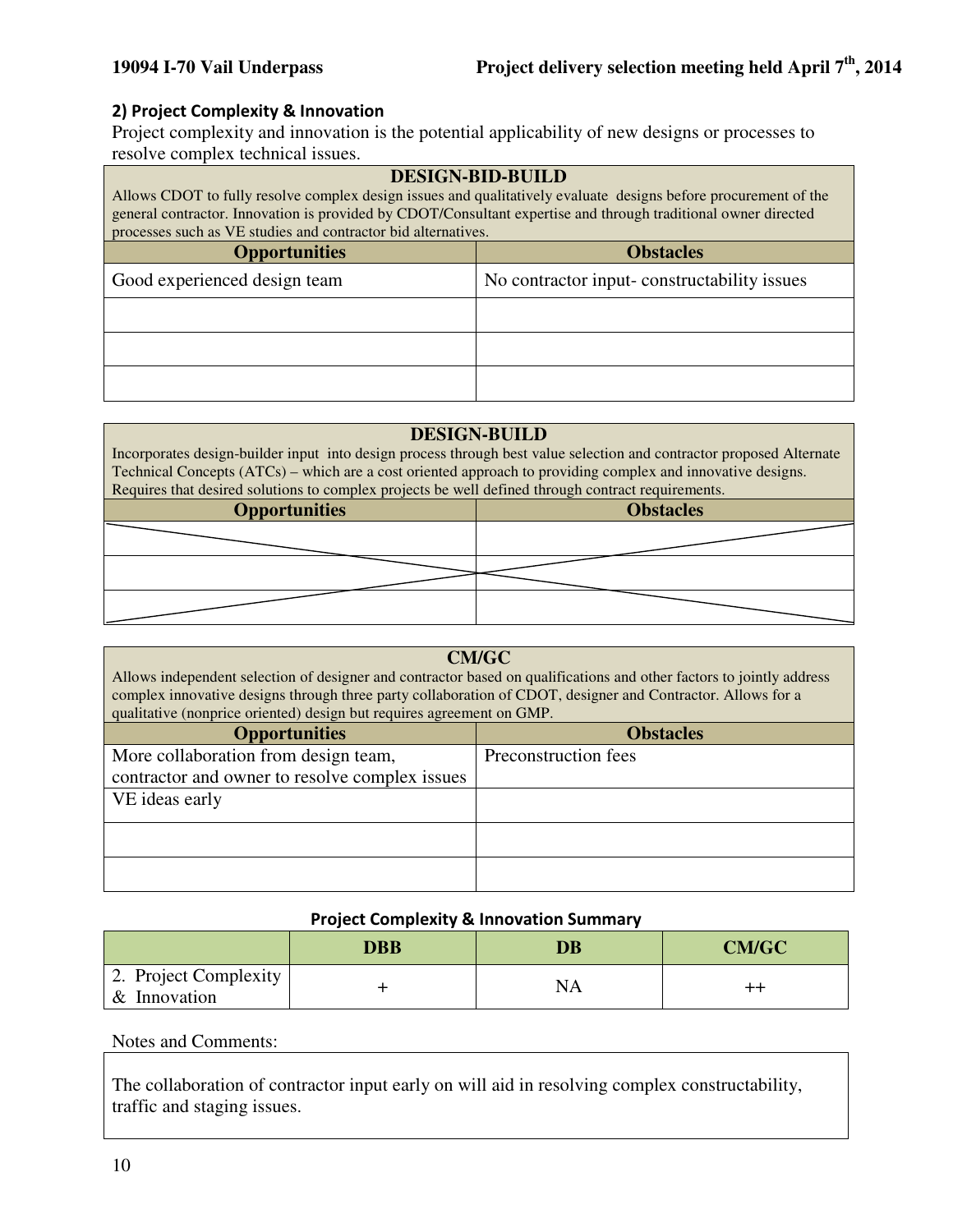#### 3) Level of Design

Level of design is the percentage of design completion at the time of the project delivery procurement

| <b>DESIGN-BID-BUILD</b><br>100% design by CDOT, with CDOT having complete control over the design. |                                     |  |  |
|----------------------------------------------------------------------------------------------------|-------------------------------------|--|--|
| <b>Opportunities</b><br><b>Obstacles</b>                                                           |                                     |  |  |
| CDOT $& TOV$ control the design                                                                    | Constructability issues with design |  |  |
|                                                                                                    | Change orders                       |  |  |
|                                                                                                    |                                     |  |  |
|                                                                                                    |                                     |  |  |

# **DESIGN-BUILD**  Design advanced by CDOT to the level necessary to precisely define contract requirements and properly allocate risk (typically 30% or less). **Opportunities Constanting Constanting Constanting Constanting Constanting Constanting Constanting Constanting Constanting Constanting Constanting Constanting Constanting Constanting Constanting Constanting Constanting Con**

| <b>CM/GC</b><br>Can utilize a lower level of design prior to procurement of the CM/GC and then joint collaboration of CDOT,<br>designer, and CM/GC in the further development of the design. Iterative nature of design process risks extending the<br>project schedule. |                  |  |  |  |
|--------------------------------------------------------------------------------------------------------------------------------------------------------------------------------------------------------------------------------------------------------------------------|------------------|--|--|--|
| <b>Opportunities</b>                                                                                                                                                                                                                                                     | <b>Obstacles</b> |  |  |  |
| Better collaboration on all aspects of the<br>project (design $&$ construction)                                                                                                                                                                                          |                  |  |  |  |
| Input early, before design is too far along                                                                                                                                                                                                                              |                  |  |  |  |
|                                                                                                                                                                                                                                                                          |                  |  |  |  |
|                                                                                                                                                                                                                                                                          |                  |  |  |  |

#### Level of Design Summary

|                    | <b>DBB</b> | <b>DB</b> | <b>CM/GC</b> |
|--------------------|------------|-----------|--------------|
| 3. Level of Design |            | NA        |              |

#### Notes and Comments: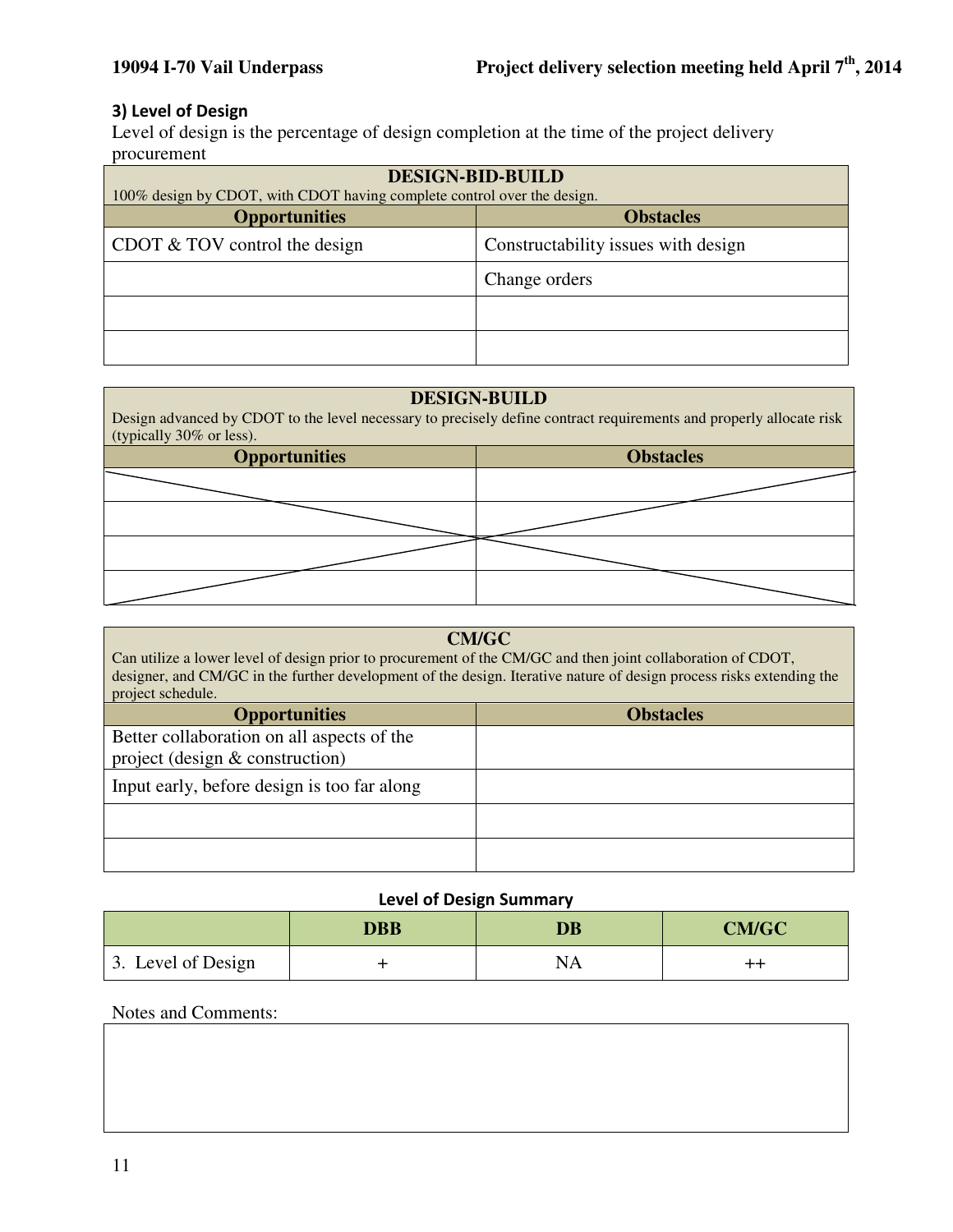#### 4) Cost

Project cost is the financial process related to meeting budget restrictions, early and precise cost estimation, and control of project costs.

| <b>DESIGN-BID-BUILD</b><br>Competitive bidding provides a low cost construction for a fully defined scope of work. Costs accuracy limited until<br>design is completed. More likelihood of cost change orders due to contractor having no design responsibility. |                                                                                       |  |
|------------------------------------------------------------------------------------------------------------------------------------------------------------------------------------------------------------------------------------------------------------------|---------------------------------------------------------------------------------------|--|
| <b>Opportunities</b><br><b>Obstacles</b>                                                                                                                                                                                                                         |                                                                                       |  |
| Possibly lower costs                                                                                                                                                                                                                                             | Low bidder sometimes equals low quality, then<br>more change orders equals more costs |  |
|                                                                                                                                                                                                                                                                  |                                                                                       |  |
|                                                                                                                                                                                                                                                                  |                                                                                       |  |
|                                                                                                                                                                                                                                                                  |                                                                                       |  |

#### **DESIGN-BUILD**

Designer-builder collaboration and ATCs can provide a cost-efficient response to project goals. Costs are determined with design-build proposal, early in design process. Allows a variable scope bid to match a fixed budget. Poor risk allocation can result in high contingencies.

| <b>Opportunities</b> | <b>Obstacles</b> |  |
|----------------------|------------------|--|
|                      |                  |  |
|                      |                  |  |
|                      |                  |  |

| <b>CM/GC</b><br>CDOT/designer/contractor collaboration to reduce risk pricing can provide a low cost project however non-<br>competitive negotiated GMP introduces price risk. Good flexibility to design to a budget. |                           |  |
|------------------------------------------------------------------------------------------------------------------------------------------------------------------------------------------------------------------------|---------------------------|--|
| <b>Obstacles</b><br><b>Opportunities</b>                                                                                                                                                                               |                           |  |
| Better contractor (selected by qualifications,<br>not \$\$)                                                                                                                                                            | Costs of pre-con services |  |
|                                                                                                                                                                                                                        |                           |  |
|                                                                                                                                                                                                                        |                           |  |
|                                                                                                                                                                                                                        |                           |  |

#### Cost Summary

|            | <b>DBB</b> | <b>DB</b> | <b>CM/GC</b>     |
|------------|------------|-----------|------------------|
| Cost<br>4. |            | <b>NA</b> | $^{\mathrm{++}}$ |

#### Notes and Comments:

Early cost input received from the contractor (at 65% design) you can adjust project as necessary and design to your budget. It appears typical bid prices are on the rise (recent projects coming in over budget)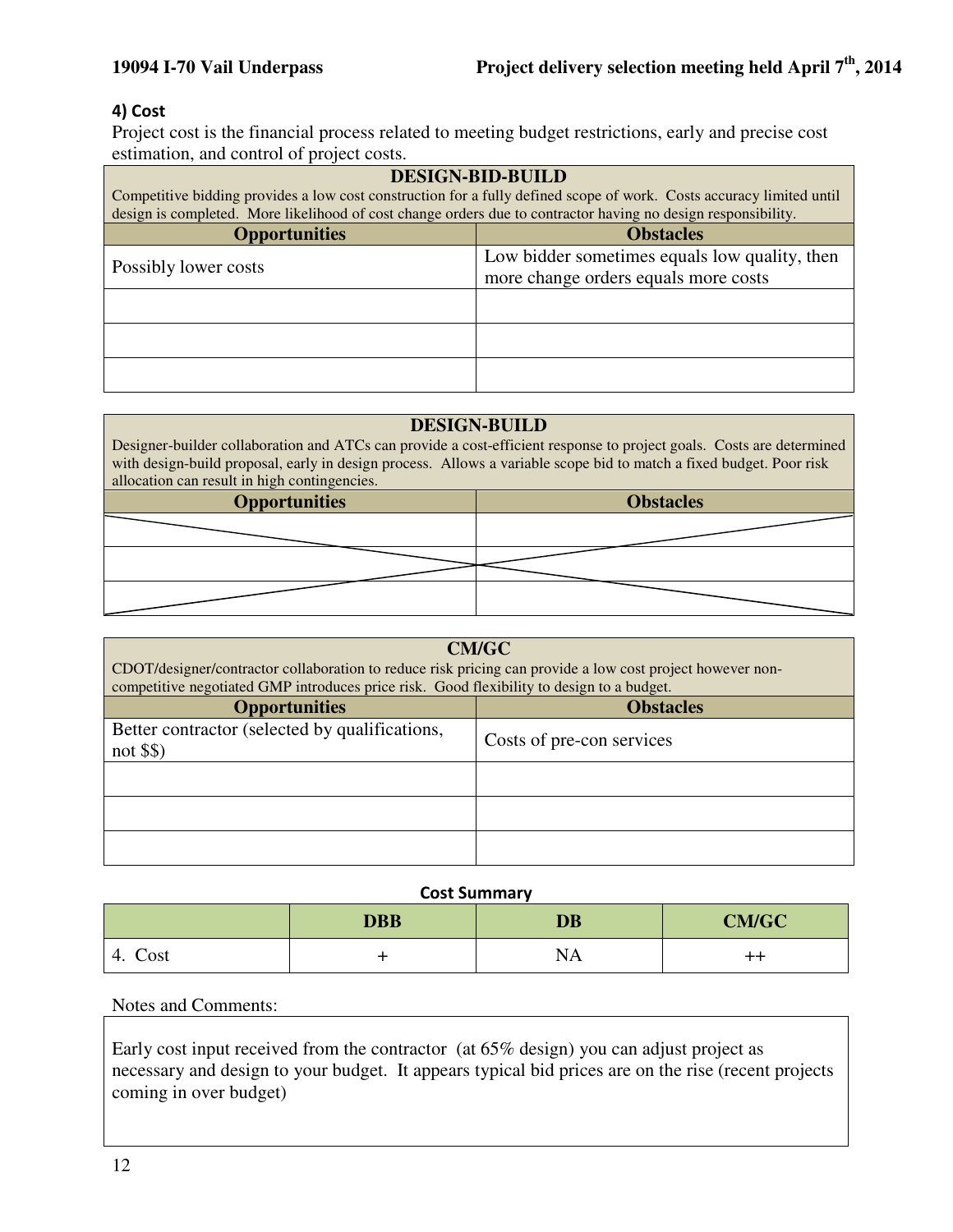#### 5) Initial Risk Assessment

Risk is an uncertain event or condition that, if it occurs, has a negative effect on a project's objectives. Risk allocation is the assignment of unknown events or conditions to the party that can best manage them. An initial assessment of project risks is important to ensure the selection of the delivery method that can properly address them. An approach that focuses on a fair allocation of risk will be most successful. Refer to risk discussion and checklists in appendix B.

#### **DESIGN-BID-BUILD- NOT ASSESSED**

Risk allocation for design-bid-build best is understood by the industry, but requires that most design-related risks and third party risks be resolved prior to procurement to avoid costly contractor contingency pricing and change orders and claims.

| <b>Opportunities</b> | <b>Obstacles</b> |
|----------------------|------------------|
|                      |                  |

#### **DESIGN-BUILD – NOT ASSESSED**

Provides opportunity to properly allocate risks to the party best able to manage them, but requires risks allocated to design-builder to be well defined to minimize contractor contingency pricing of risks.

| <b>Opportunities</b> | <b>Obstacles</b> |
|----------------------|------------------|
|                      |                  |

#### **CM/GC – REFER TO RISK ASSESSMENT NOTES pg 8**

Provides opportunity for CDOT, designer, and contractor to collectively identify and minimize project risks, and allocate risk to appropriate party. Has potential to minimize contractor contingency pricing of risk, but can lose the element of competition in pricing.

| <b>Opportunities</b>                                                                                        | <b>Obstacles</b>                                                                  |
|-------------------------------------------------------------------------------------------------------------|-----------------------------------------------------------------------------------|
| Excellent Owner & designer coordination with<br>$3rd$ parties- will incorporate contractor when<br>selected | <b>Third Party Risks</b>                                                          |
| Obtaining borings early for structures                                                                      | Geotech                                                                           |
| Preparing noise study early (now)                                                                           | Environmental                                                                     |
| Contractor on board early will help<br>construction phasing, traffic and scheduling                         | Winter shut downs (5 months)/I-70 all lanes<br>open during construction (daytime) |
| Collaboration makes risks feel shared-shared<br>responsibilities                                            |                                                                                   |

#### Initial Risk Assessment Summary

|                                   | DBB | $\overline{\mathbf{D}}\mathbf{B}$ | <b>CM/GC</b>          |
|-----------------------------------|-----|-----------------------------------|-----------------------|
| <b>Initial Risk</b><br>Assessment | NA  | NA                                | Risk can be allocated |

#### Notes and Comments:

CMGC was determined to be the best method of delivery based on first four primary factors. Therefore only CMGC was evaluated for the risk assessment in order to determine that the project risks can be properly allocated.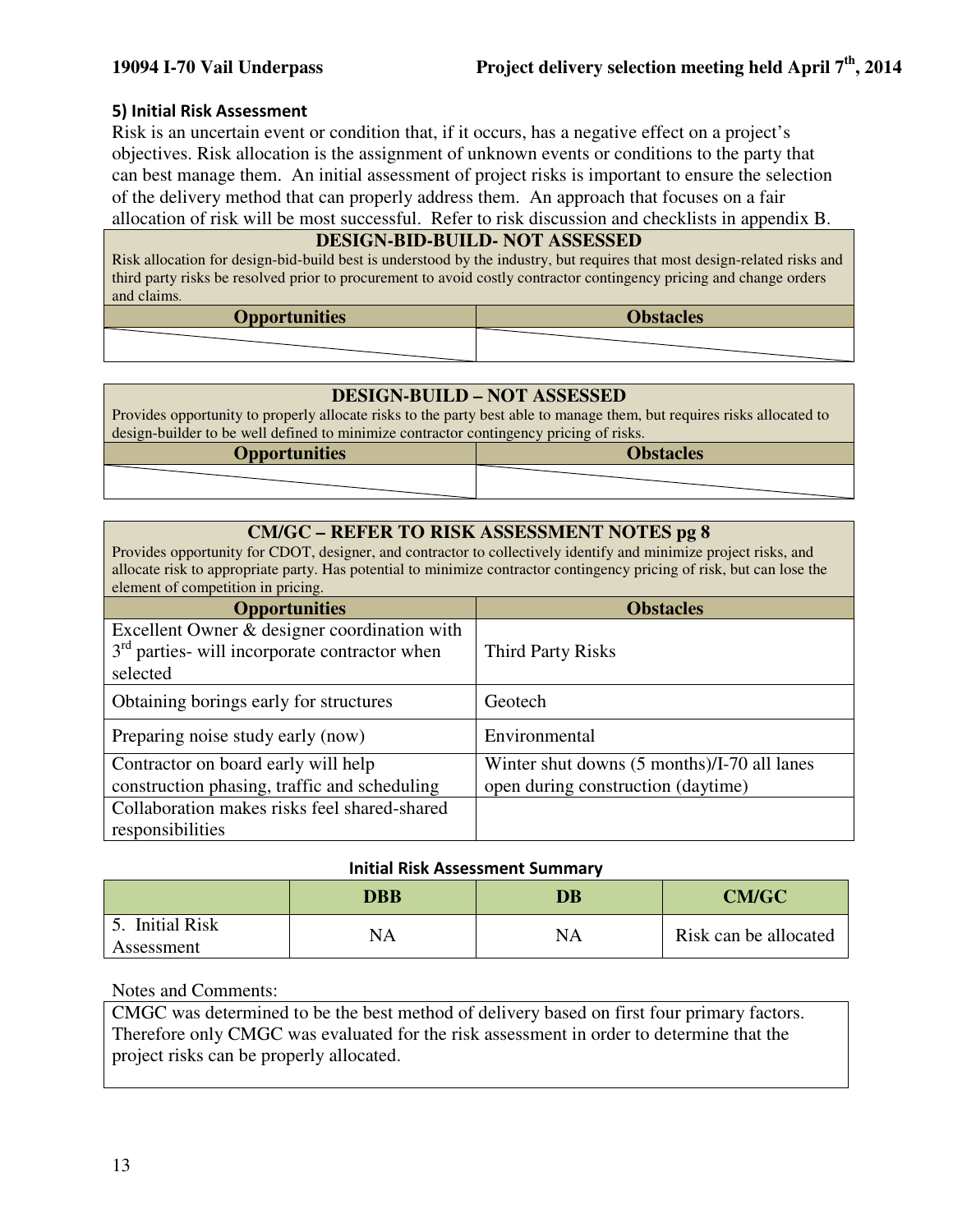#### 6) Staff Experience/Availability

Owner staff experience and availability as it relates to the project delivery methods in question.

| <b>DESIGN-BID-BUILD</b><br>Technical and management resources necessary to perform the design and plan development. Resource needs can be |  |  |
|-------------------------------------------------------------------------------------------------------------------------------------------|--|--|
| more spread out.<br><b>Obstacles</b><br><b>Opportunities</b>                                                                              |  |  |
|                                                                                                                                           |  |  |
|                                                                                                                                           |  |  |
|                                                                                                                                           |  |  |
|                                                                                                                                           |  |  |

#### **DESIGN-BUILD**

Technical and management resources and expertise necessary to develop the RFQ and RFP and administrate the procurement. Concurrent need for both design and construction resources to oversee the implementation.

| ັ<br><b>Opportunities</b> | <b>Obstacles</b> |  |
|---------------------------|------------------|--|
|                           |                  |  |
|                           |                  |  |
|                           |                  |  |
|                           |                  |  |

#### **CM/GC**

Strong, committed CDOT project management resources are important for success of the CM/GC process. Resource needs are similar to DBB except CDOT must coordinate CM's input with the project designer and be prepared for GMP negotiations.

| $\sqrt{2}$<br>.      |                  |  |
|----------------------|------------------|--|
| <b>Opportunities</b> | <b>Obstacles</b> |  |
|                      |                  |  |
|                      |                  |  |
|                      |                  |  |
|                      |                  |  |
|                      |                  |  |

#### Staff Experience/Availability Summary

|                                      | <b>DBB</b> | <b>DB</b> | <b>CM/GC</b> |
|--------------------------------------|------------|-----------|--------------|
| 6. Staff Experience/<br>Availability | NA         | NA        | <b>PASS</b>  |

#### Notes and Comments:

Eagle Residency has had two CM/GC projects, one completed successfully and one successfully in progress.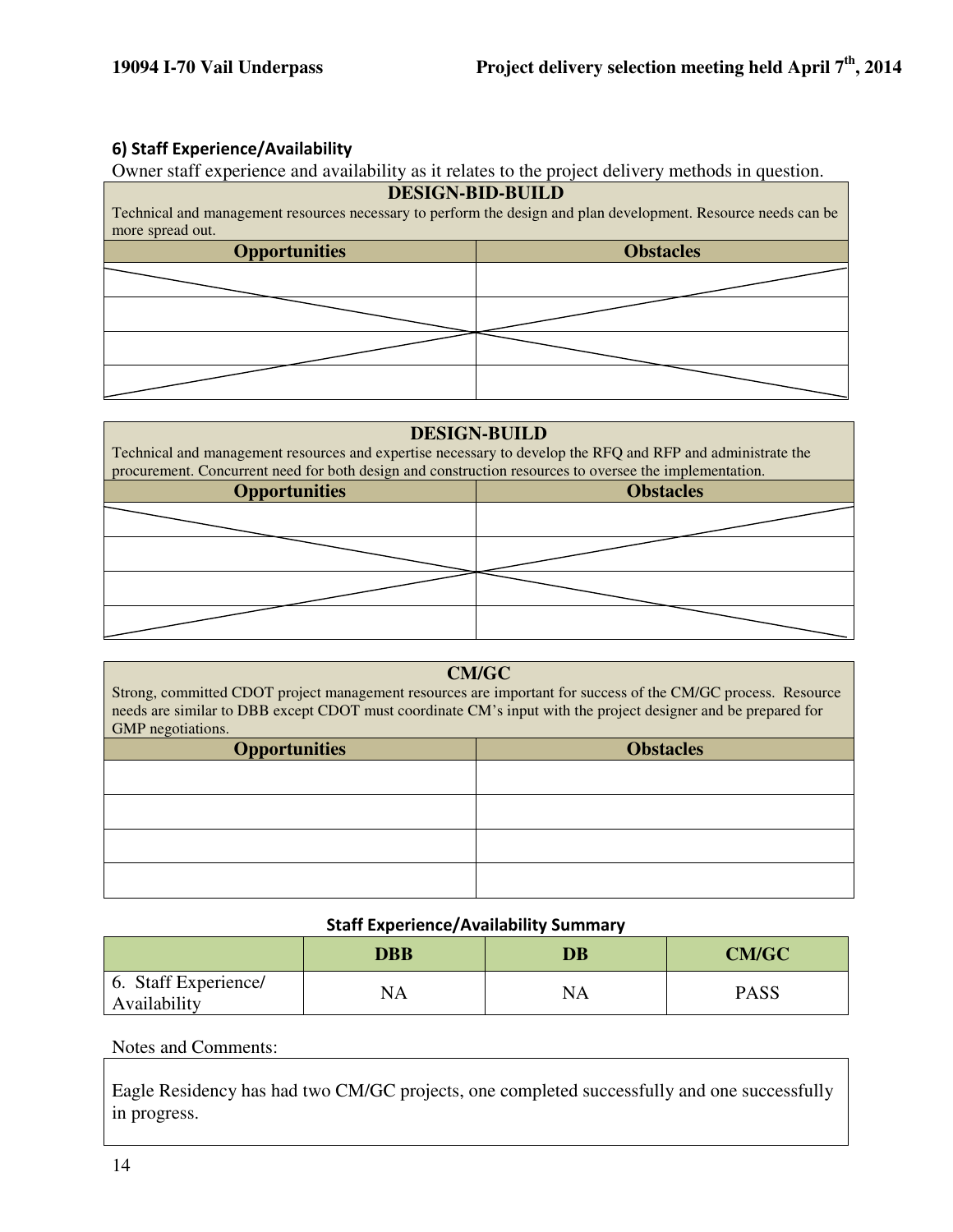#### 7) Level of Oversight and Control

Level of oversight involves the amount of agency staff required to monitor the design or construction, and amount of agency control over the delivery process

| <b>DESIGN-BID-BUILD</b>                                     |                  |  |
|-------------------------------------------------------------|------------------|--|
| Full control over a linear design and construction process. |                  |  |
| <b>Opportunities</b>                                        | <b>Obstacles</b> |  |
|                                                             |                  |  |
|                                                             |                  |  |
|                                                             |                  |  |
|                                                             |                  |  |

#### **DESIGN-BUILD**

Less control over the design (design desires must be written into the RFP contract requirements). Generally less control over the construction process (design-builder often has QA responsibilities).

| <b>Opportunities</b> | <b>Obstacles</b> |
|----------------------|------------------|
|                      |                  |
|                      |                  |
|                      |                  |

#### CM/GC

Most control by CDOT over both the design, and construction, and control over a collaborative owner/designer/contractor project team

| O<br>- 1<br><b>Opportunities</b> | <b>Obstacles</b> |
|----------------------------------|------------------|
|                                  |                  |
|                                  |                  |
|                                  |                  |
|                                  |                  |

#### Level of Oversight and Control Summary

|                                      | DBB | DB | <b>CM/GC</b> |
|--------------------------------------|-----|----|--------------|
| 7. Level of Oversight<br>and Control | NA  | NA | PASS         |

#### Notes and Comments:

Level of staff for CM/GC is available.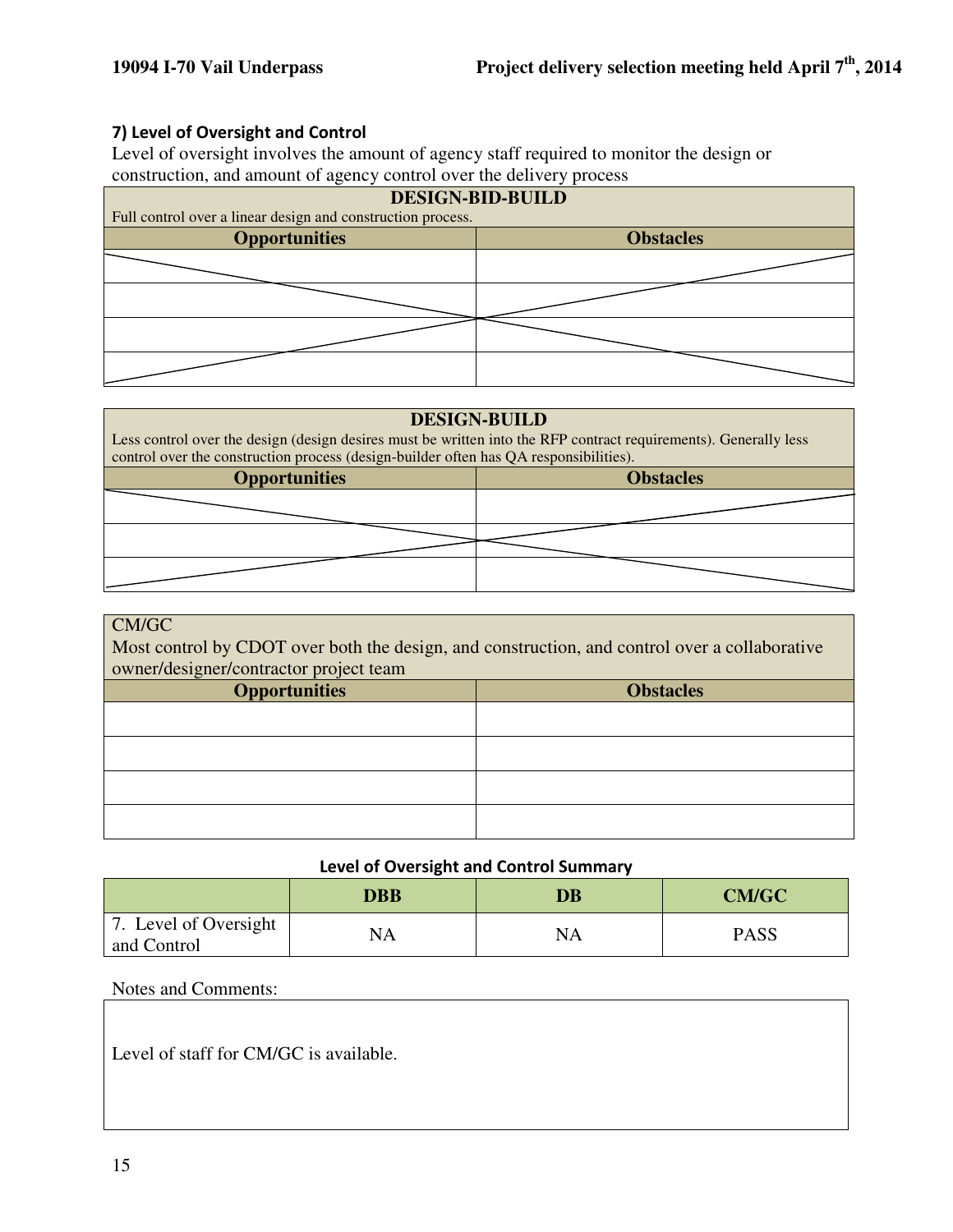#### 8) Competition and Contractor Experience

Competition and availability refers to the level of competition, experience and availability in the market place and its capacity for the project.

| <b>DESIGN-BID-BUILD</b>                                                                                         |                  |  |
|-----------------------------------------------------------------------------------------------------------------|------------------|--|
| High level of competition, but GC selection is based solely on low price. High level of marketplace experience. |                  |  |
| <b>Opportunities</b>                                                                                            | <b>Obstacles</b> |  |
|                                                                                                                 |                  |  |
|                                                                                                                 |                  |  |
|                                                                                                                 |                  |  |
|                                                                                                                 |                  |  |

| <b>DESIGN-BUILD</b><br>Allows for a balance of price and non-price factors in the selection process. Medium level of marketplace experience. |                  |  |
|----------------------------------------------------------------------------------------------------------------------------------------------|------------------|--|
| Opportunities                                                                                                                                | <b>Obstacles</b> |  |
|                                                                                                                                              |                  |  |
|                                                                                                                                              |                  |  |
|                                                                                                                                              |                  |  |
|                                                                                                                                              |                  |  |

# **CM/GC**  Allows for the selection of the single most qualified contractor, but GMP can limit price competition. Low level of marketplace experience. Opportunities and a state of the obstacles of the obstacles of the obstacles of the obstacles of the obstacles

#### Competition and Contractor Experience Summary

|                                                    | DBB | DB | <b>CM/GC</b> |
|----------------------------------------------------|-----|----|--------------|
| 8. Competition and<br><b>Contractor Experience</b> | NA  | NA | PASS         |

#### Notes and Comments: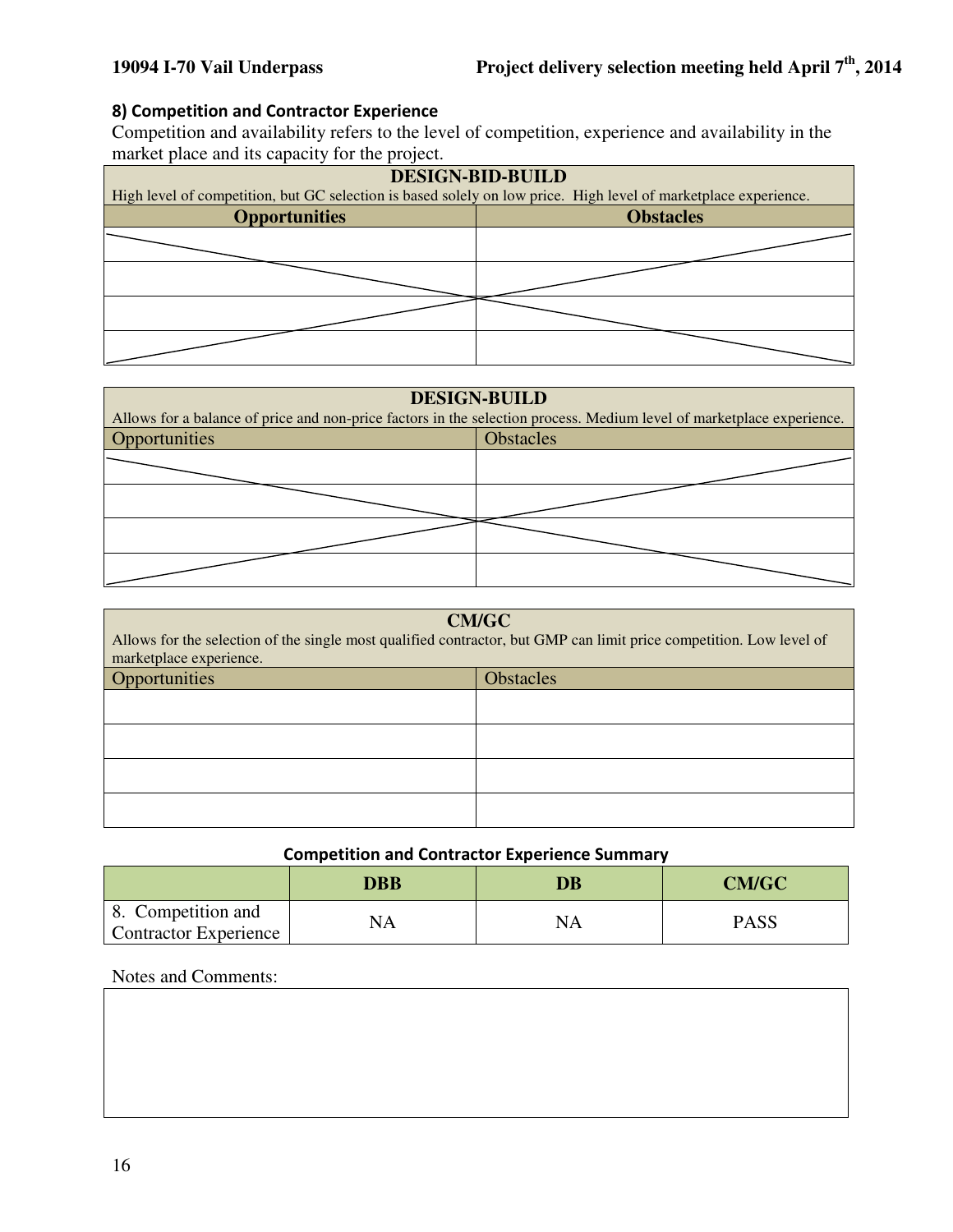# APPENDIX

Opportunity and Obstacle Checklists

(With Project Risk Assessment Discussion and Checklists)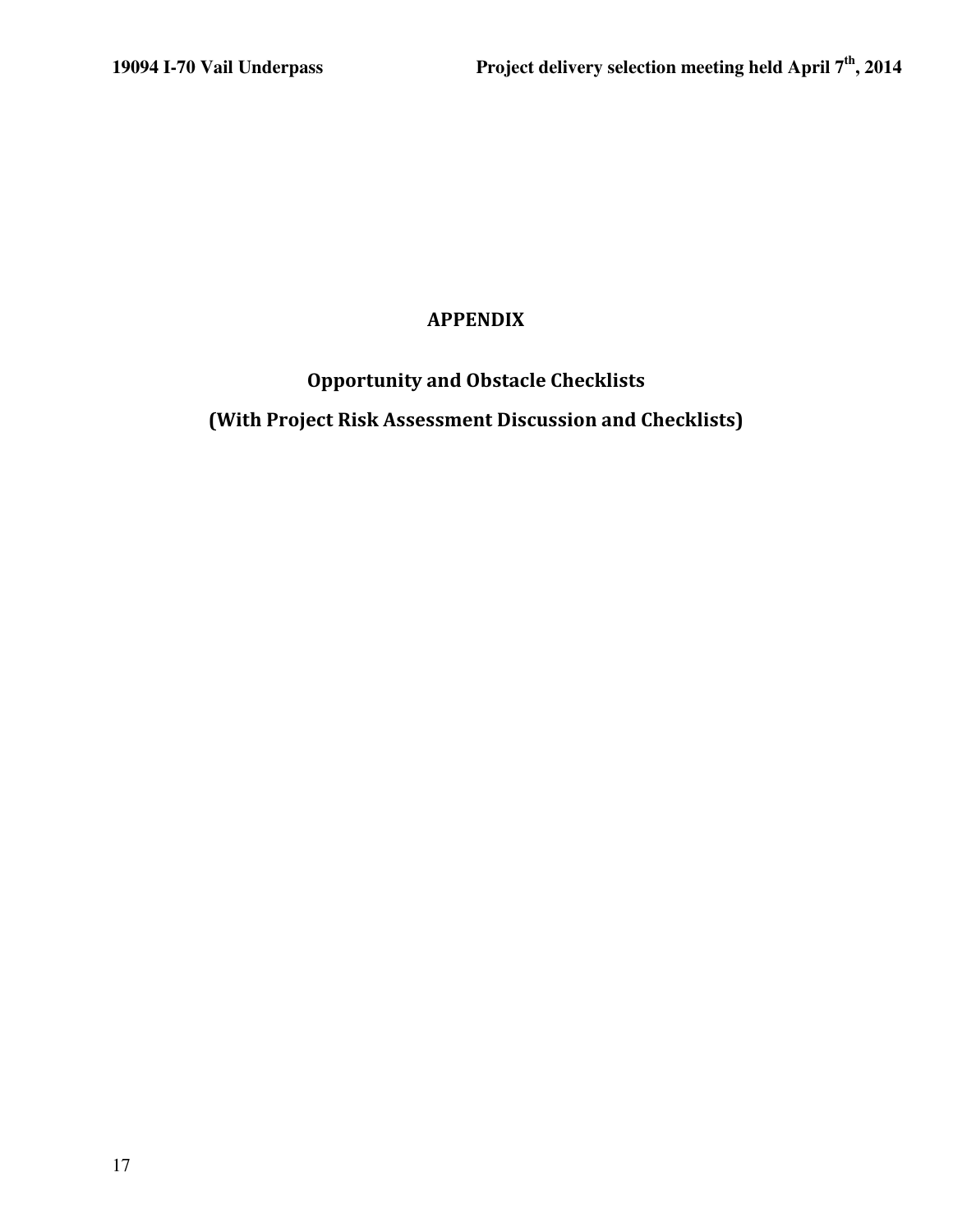#### 1) Delivery Schedule Checklist

| <b>DESIGN-BID-BUILD</b> |                                             |                  |                                                |
|-------------------------|---------------------------------------------|------------------|------------------------------------------------|
| Opportunities           |                                             | <b>Obstacles</b> |                                                |
|                         | Schedule is more predictable and more       |                  | Requires time to perform a linear design-bid-  |
|                         | manageable                                  |                  | construction process                           |
|                         | Milestones can be easier to define          |                  | Design and construction schedules can be       |
|                         | Projects can more easily be "shelved"       |                  | unrealistic due to lack industry input         |
|                         | Shortest procurement period                 |                  | Errors in design lead to change orders and     |
|                         | Elements of design can be advanced prior to |                  | schedule delays                                |
|                         | permitting, construction, etc.              | □                | Low bid selection may lead to potential delays |
| п                       | Time to communicate/discuss design with     |                  | and other adverse outcomes.                    |
|                         | stakeholders                                |                  |                                                |

| <b>DESIGN-BUILD</b>                                |                                                      |  |
|----------------------------------------------------|------------------------------------------------------|--|
| Opportunities                                      | <b>Obstacles</b>                                     |  |
| Potential to accelerate schedule through parallel  | Request for proposal development and                 |  |
| design-build process                               | procurement can be intensive                         |  |
| Shifting schedule risk to DB team                  | Undefined events or conditions found after<br>$\Box$ |  |
| Encumbers construction funds more quickly<br>п     | procurement, but during design can impact            |  |
| Industry input into design and schedule            | schedule and cost                                    |  |
| Fewer chances for disputes between agency and<br>□ | Time required to define technical requirements       |  |
| design-builders                                    | and expectations through RFP development can         |  |
| More efficient procurement of long-lead-items<br>Ω | be intensive                                         |  |
| Ability to start construction before entire<br>π   | Time required to gain acceptance of quality          |  |
| design, ROW, etc. is edmplete (i.e., phased        | program                                              |  |
| design)                                            | Requires agency and stakeholder commitments<br>⊓     |  |
| Allows innovation in resource loading and          | to an expeditious review of design                   |  |
| scheduling by DB team                              |                                                      |  |

| CM/GC                                                                                                                                                                                                                                                               |                                                                                                                                                                      |  |
|---------------------------------------------------------------------------------------------------------------------------------------------------------------------------------------------------------------------------------------------------------------------|----------------------------------------------------------------------------------------------------------------------------------------------------------------------|--|
| Opportunities                                                                                                                                                                                                                                                       | <b>Obstacles</b>                                                                                                                                                     |  |
| Ability to start construction before entire<br>design, ROW, etc. is complete (i.e., phased<br>design)<br>More efficient procurement of long-lead items                                                                                                              | Potential for not reaching GMP and substantially<br>□<br>delaying schedule<br>GMP negotiation can delay the schedule<br>Designer-contractor-agency disagreements can |  |
| Early identification and resolution of design<br>and construction issues (e.g., utility, ROW, and<br>earthwork)<br>Can provide a shorter procurement schedule<br>than DB                                                                                            | add delays<br>Strong agency management is required to<br>control schedule                                                                                            |  |
| Team involvement for schedule optimization<br>Continuous constructability review and VE<br>Maintenance of Traffic improves with<br>contractor inputs<br>Contractor input for phasing, constructability<br>$\Box$<br>and traffic control may reduce overall schedule |                                                                                                                                                                      |  |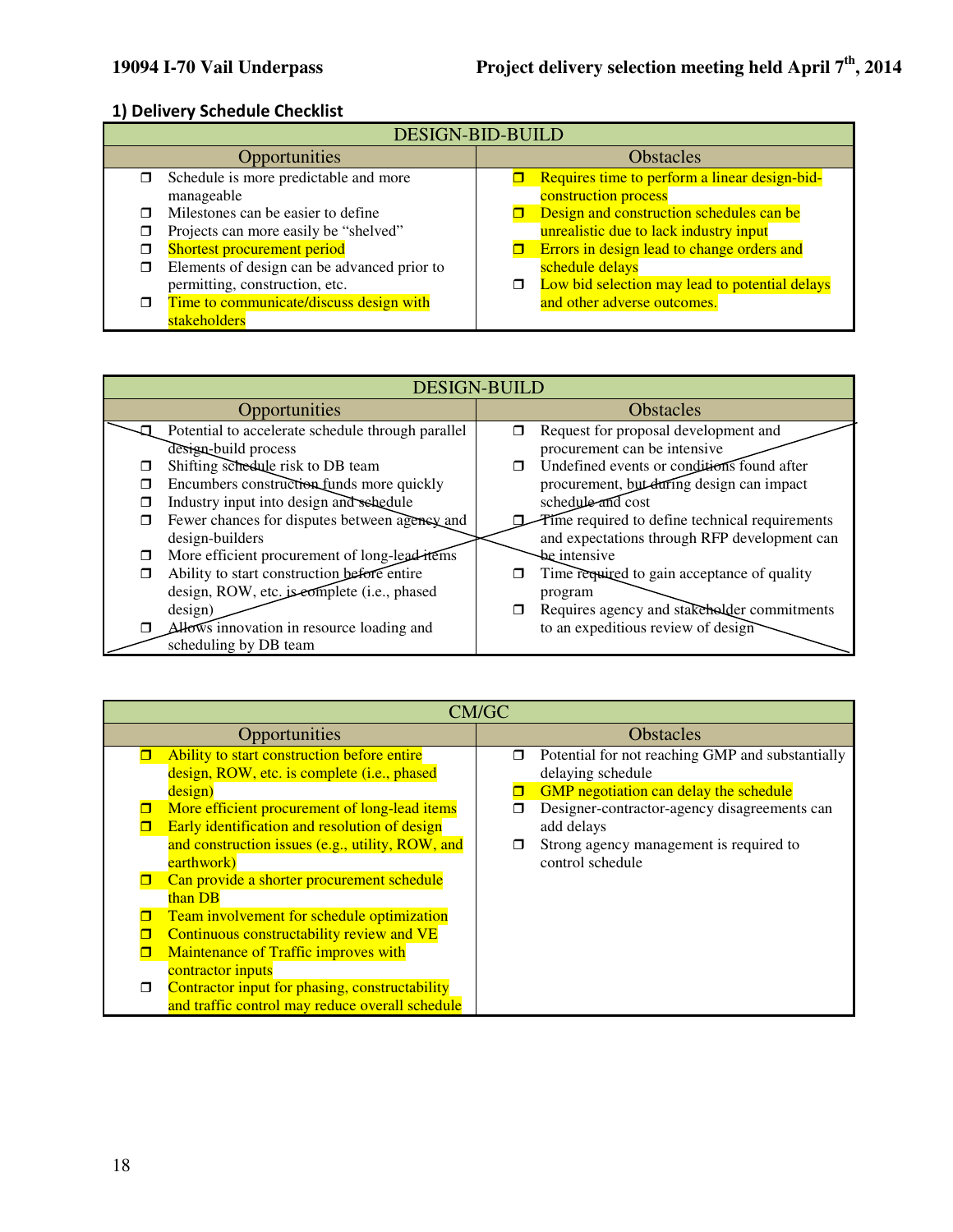# 2) Project Complexity & Innovation Checklist

| <b>DESIGN-BID-BUILD</b> |                                                                                                                                                  |  |                                                                                                                              |
|-------------------------|--------------------------------------------------------------------------------------------------------------------------------------------------|--|------------------------------------------------------------------------------------------------------------------------------|
|                         | <b>Opportunities</b>                                                                                                                             |  | <b>Obstacles</b>                                                                                                             |
|                         | <b>CDOT</b> can have more control of design of                                                                                                   |  |                                                                                                                              |
| □                       | complex projects<br>CDOT& consultant expertise can select                                                                                        |  | Innovations can add cost or time and restrain<br>contractor's benefits                                                       |
|                         | innovation independently of contractor abilities<br>Opportunities for value engineering studies<br>during design, more time for design solutions |  | No contractor input to optimize costs<br>Limited flexibility for integrated design and<br>construction solutions (limited to |
|                         | Aids in consistency and maintainability                                                                                                          |  | constructability)                                                                                                            |
|                         | Full control in selection of design expertise                                                                                                    |  | Difficult to assess construction time and cost                                                                               |
|                         | Complex design can be resolved and<br>competitively bid                                                                                          |  | due to innovation                                                                                                            |

|        | <b>DESIGN-BUILD</b>                             |                  |                                                  |  |
|--------|-------------------------------------------------|------------------|--------------------------------------------------|--|
|        | Opportunities                                   | <b>Obstacles</b> |                                                  |  |
|        | Designer and contractor collaborate to optimize |                  | Requires desired solutions to complex designs to |  |
|        | means and methods and enhance innovation        |                  | be well defined through technical requirements   |  |
|        | Opportunity for innovation through draft RFP,   |                  | (difficult to do)                                |  |
|        | best value and ATC processes.                   |                  | Qualitative designs are difficult to define      |  |
| $\Box$ | Can use best-value procurement to select        |                  | (example. aesthetics)                            |  |
|        | design-builder with best qualifications         |                  | Risk of time or cost constraints on designer     |  |
|        | Constructability and VE inherent in process     |                  | inhibiting innovation                            |  |
|        | Early team integration                          |                  | Some design solutions might be too innovative    |  |
|        | Sole point of responsibility                    |                  | or unacceptable                                  |  |
|        |                                                 |                  | Quality assurance for innovative processes are   |  |
|        |                                                 |                  | difficult to define in RFP                       |  |

| CM/GC         |                                                  |                  |                                                 |
|---------------|--------------------------------------------------|------------------|-------------------------------------------------|
| Opportunities |                                                  | <b>Obstacles</b> |                                                 |
|               | Highly innovative process through 3 party        | ⊓                | Process depends on designer/CM relationship     |
|               | collaboration                                    | ⊓                | No contractual relationship between             |
|               | Allows for owner control of a                    |                  | designer/CM                                     |
|               | designer/contractor process for developing       |                  | Innovations can add cost or time                |
|               | innovative solutions                             | П                | Scope additions can be difficult to manage      |
|               | Allows for an independent selection of the best  |                  | Preconstruction services fees for contractor    |
|               | qualified designer and best qualified contractor |                  | involvement                                     |
|               | VE inherent in process and enhanced              |                  | Cost competitiveness – single source negotiated |
|               | constructability                                 |                  | <b>GMP</b>                                      |
|               | Risk of innovation can be better defined and     |                  |                                                 |
|               | minimized and allocated                          |                  |                                                 |
|               | Can take to market for bidding as contingency    |                  |                                                 |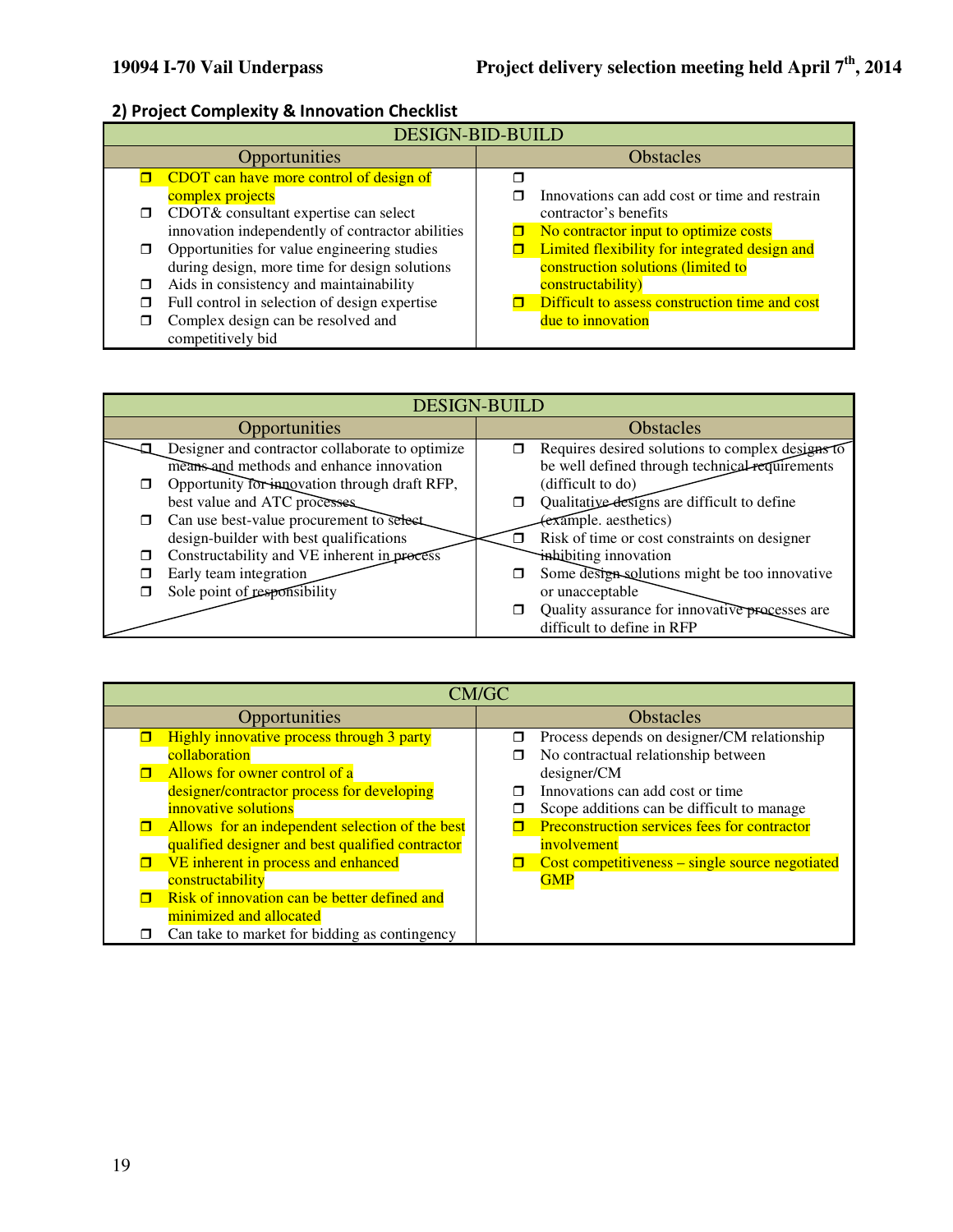# 3) Level of Design Checklist

| DESIGN-BID-BUILD                                                                                                                                                                 |                                                                                                                                                                                             |  |  |
|----------------------------------------------------------------------------------------------------------------------------------------------------------------------------------|---------------------------------------------------------------------------------------------------------------------------------------------------------------------------------------------|--|--|
| Opportunities                                                                                                                                                                    | <b>Obstacles</b>                                                                                                                                                                            |  |  |
| 100% design by owner<br>Agency has complete control over the design<br>(can be beneficial when there is one specific<br>solution for a project)                                  | Owner design errors can result in a higher<br>number of change orders, claims, etc.<br>Minimizes competitive innovation opportunities<br>Can reduce the level of constructability since the |  |  |
| Project/scope can be developed through design<br>The scope of the project is well defined through<br>complete plans and contract documents<br>Well-known process to the industry | contractor is not bought into the project until<br>after the design is complete<br>3 <sup>rd</sup> Party process can slow progression of design.                                            |  |  |

|   | <b>DESIGN-BUILD</b>                             |        |                                                          |  |
|---|-------------------------------------------------|--------|----------------------------------------------------------|--|
|   | Opportunities                                   |        | <b>Obstacles</b>                                         |  |
|   | Design advanced by the owner to level           | $\Box$ | Must have very clear definitions and                     |  |
|   | necessary to precisely define the contract      |        | requirements in the RFP because it is the basis          |  |
|   | requirements and properly allocate risk         |        | for the contract                                         |  |
| ⊓ | Does not require much design to be completed    | α      | If design is too far advanced it will limit the          |  |
|   | before awarding project to the design-builder   |        | advantages of design-build                               |  |
|   | (between $\sim 10\%$ - 30% complete)            |        | Potential for lacking or missing scope definition        |  |
| п | Contractor involvement in early design, which   |        | if RFP not carefully developed                           |  |
|   | improves constructability and innovation-       |        | <b>Next</b> Qver utilizing performance specifications to |  |
| ⊓ | Plans do not have to be as detailed because the |        | enhance-innovation can risk quality through              |  |
|   | design-builder is bought into the project early |        | reduced technical requirements                           |  |
|   | in the process and will accept design           |        | Less agency control over the design                      |  |
|   | responsibility                                  |        | Can create project less standardized designs             |  |
|   |                                                 |        | across agency as a whole                                 |  |

| CM/GC                                                                                                                                                                                                                                                                                                                                                                                     |                                                                                                                                                                                                                                                       |  |
|-------------------------------------------------------------------------------------------------------------------------------------------------------------------------------------------------------------------------------------------------------------------------------------------------------------------------------------------------------------------------------------------|-------------------------------------------------------------------------------------------------------------------------------------------------------------------------------------------------------------------------------------------------------|--|
| Opportunities                                                                                                                                                                                                                                                                                                                                                                             | <b>Obstacles</b>                                                                                                                                                                                                                                      |  |
| Can utilize a lower level of design prior to<br>selecting a contractor then collaboratively<br>advance design with owner, designer and<br>contractor<br>Contractor involvement in early design<br>improves constructability<br><b>CDOT</b> controls design<br>Design can be used for DBB if the price is not<br>successfully negotiated.<br>Design can be responsive to risk minimization | Teaming and communicating concerning design<br>π<br>can cause disputes<br>Three party process can slow progression of<br>design<br>If design is too far advanced it will limit the<br>□<br>advantages of CMGC or could require design<br>backtracking |  |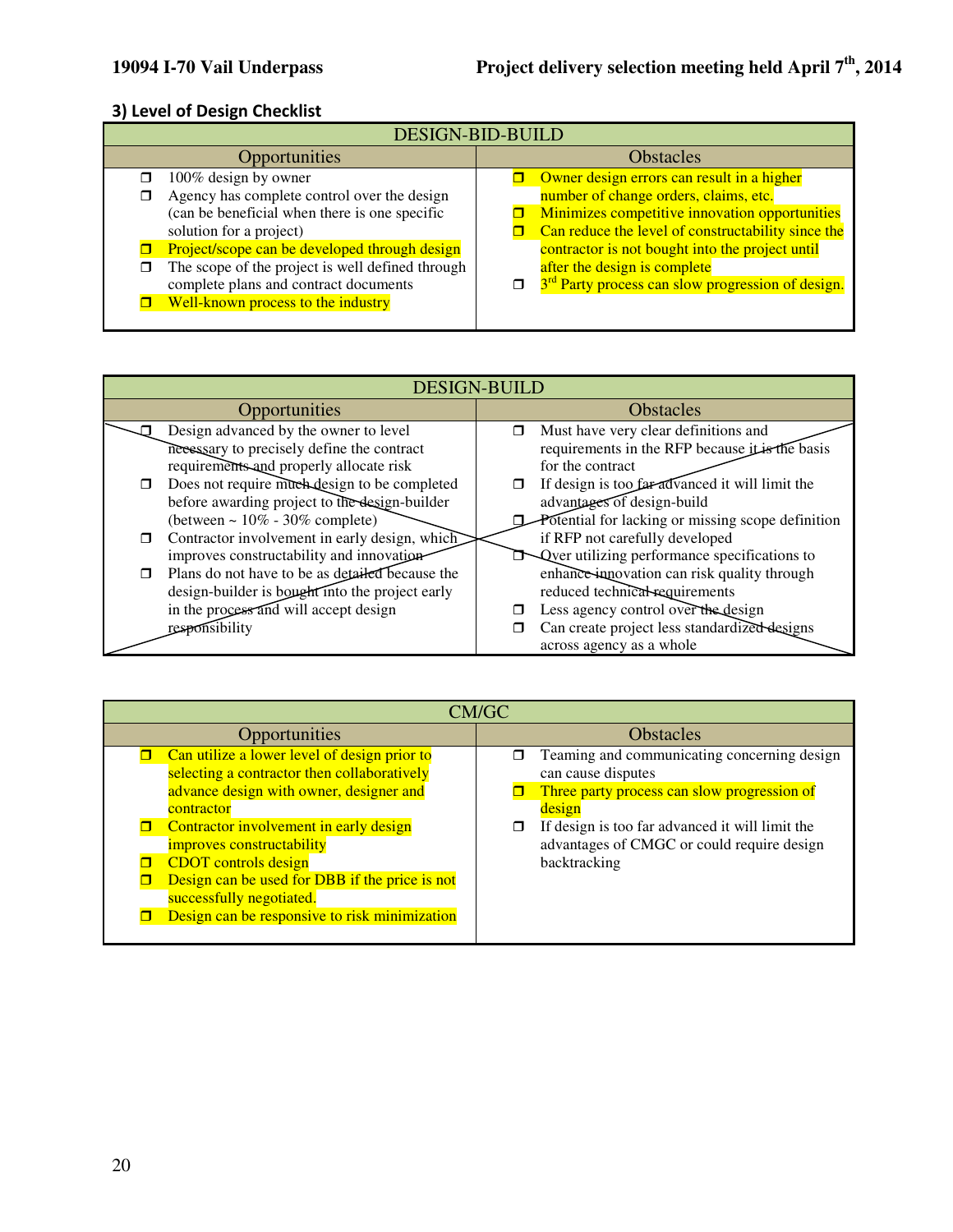### 4) Cost Checklist

| <b>DESIGN-BID-BUILD</b>                                                                                                                                                                |                                                                                                                                                                           |  |
|----------------------------------------------------------------------------------------------------------------------------------------------------------------------------------------|---------------------------------------------------------------------------------------------------------------------------------------------------------------------------|--|
| Opportunities                                                                                                                                                                          | <b>Obstacles</b>                                                                                                                                                          |  |
| Competitive bidding provides a low cost<br>construction to a fully defined scope of work<br>Increase certainty about cost estimates<br>Construction costs are contractually set before | Cost accuracy is limited until design is<br>completed<br>Construction costs are not locked in until bids<br>are opened.                                                   |  |
| construction begins                                                                                                                                                                    | Cost reductions due to contractor innovation and<br>constructability is difficult to obtain<br>More potential of cost change orders due to<br>owner design responsibility |  |

|        | <b>DESIGN-BUILD</b>                          |  |                                              |
|--------|----------------------------------------------|--|----------------------------------------------|
|        | Opportunities                                |  | <b>Obstacles</b>                             |
|        | Contractor input into design should moderate |  |                                              |
|        | $\cos t$                                     |  | Risks related to design-build, lump sum cost |
|        | Design-builder-sollaboration and ATCs can    |  | without 100% design complete, can compromise |
|        | provide a cost-efficient response to project |  | financial success of the project.            |
|        | goals                                        |  |                                              |
| □      | Costs are contractually set early in design  |  |                                              |
|        | process with design-build proposal           |  |                                              |
| $\Box$ | Allows a variable scope bid to match a fixed |  |                                              |
|        | budget                                       |  |                                              |
| $\Box$ | Potential lower average cost growth          |  |                                              |
| □      | Funding can be obligated in a very short     |  |                                              |
|        | timeframe                                    |  |                                              |

| CM/GC                                                                                                    |                                                                                                          |  |
|----------------------------------------------------------------------------------------------------------|----------------------------------------------------------------------------------------------------------|--|
| Opportunities                                                                                            | <b>Obstacles</b>                                                                                         |  |
| Owner/designer/contractor collaboration to<br>reduce project risk can result in lowest project<br>costs. | Non-competitive negotiated GMP introduces<br>price risk<br>Difficulty in GMP negotiation introduces some |  |
| Early contractor involvement can result in cost<br>savings through VE and constructability               | risk that GMP will not be successfully executed<br>requiring aborting the CM/GC process.                 |  |
| Cost will be known earlier when compared to<br><b>DBB</b>                                                | Paying for contractors involvement in the design<br>phase may increase total cost                        |  |
| Integrated design/construction process can<br>provide a cost efficient strategies to project<br>goals    |                                                                                                          |  |
| Can provide a cost efficient response to the<br>project goals                                            |                                                                                                          |  |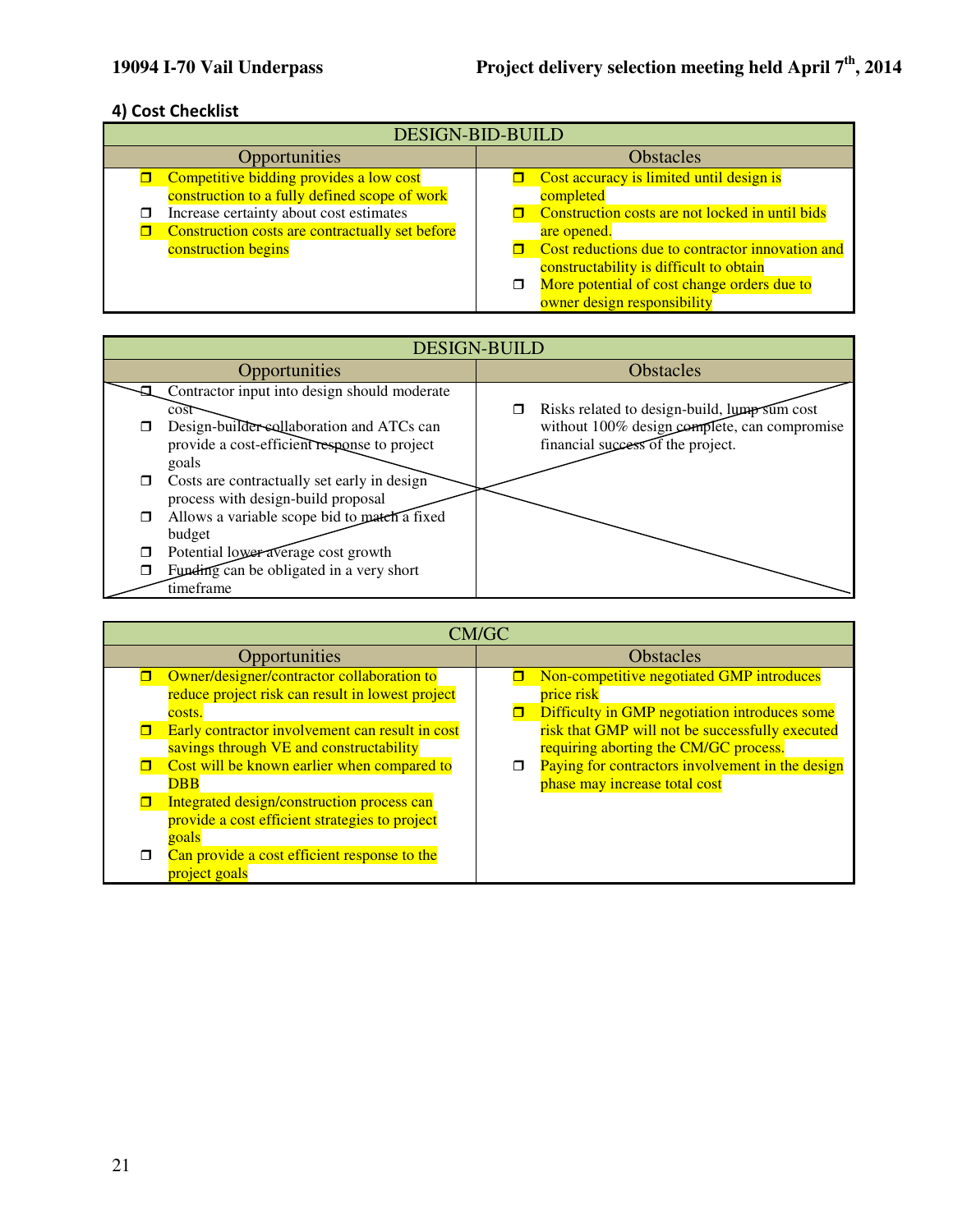#### 5) Initial Risk Assessment

Three sets of risk assessment checklists are provided to assist in an initial risk assessment relative to the selection of the delivery method:

- **A. Typical CDOT Transportation Project Risks**
- **B. General Project Risks Checklist**
- **C. Opportunities/Obstacles Checklist (relative to each delivery method)**

It is important to recognize that the initial risk assessment is to only ensure the selected delivery method can properly address the project risks. A more detailed level of risk assessment should be performed concurrently with the development of the procurement documents to ensure that project risks are properly allocated, managed, and minimized through the procurement and implementation of the project.

#### A. TYPICAL CDOT TRANSPORTATION PROJECT RISKS

Following is a list of project risks that are frequently encountered on CDOT transportation projects and a discussion on how the risks are resolved through the different delivery methods.

**A.1: Site Conditions and Investigations** How unknown site conditions are resolved. For additional information on site conditions, refer to 23 CFR 635.109(a) at the following link: http://ecfr.gpoaccess.gov/cgi/t/text/text-

idx?c=ecfr&sid=91468e48c87a547c3497a5c19d640172&rgn=div5&view=text&node=23:1.0.1. 7.23&idno=23#23:1.0.1.7.23.1.1.9)

#### **DESIGN-BID-BUILD**

Site condition risks are generally best identified and mitigated during the design process prior to procurement to minimize the potential for change orders and claims when the schedule allows.

#### **DESIGN-BUILD**

Certain site condition responsibilities can be allocated to the design-builder provided they are well defined and associated third party approval processes are well defined. Caution should be used as unreasonable allocation of site condition risk will result in high contingencies during bidding. CDOT should perform site investigations in advance of procurement to define conditions and avoid duplication of effort by proposers. At a minimum CDOT should perform the following investigations:

- 1) Basic design surveys
- 2) Hazardous materials investigations to characterize the nature of soil and groundwater contamination
- 3) Geotechnical baseline report to allow design-builders to perform proposal design without extensive additional geotechnical investigations

#### **CM/GC**

CDOT, the designer, and the contractor can collectively assess site condition risks, identify the need to perform site investigations in order to reduce risks, and properly allocate risk prior to GMP.

#### **A.2: Utilities**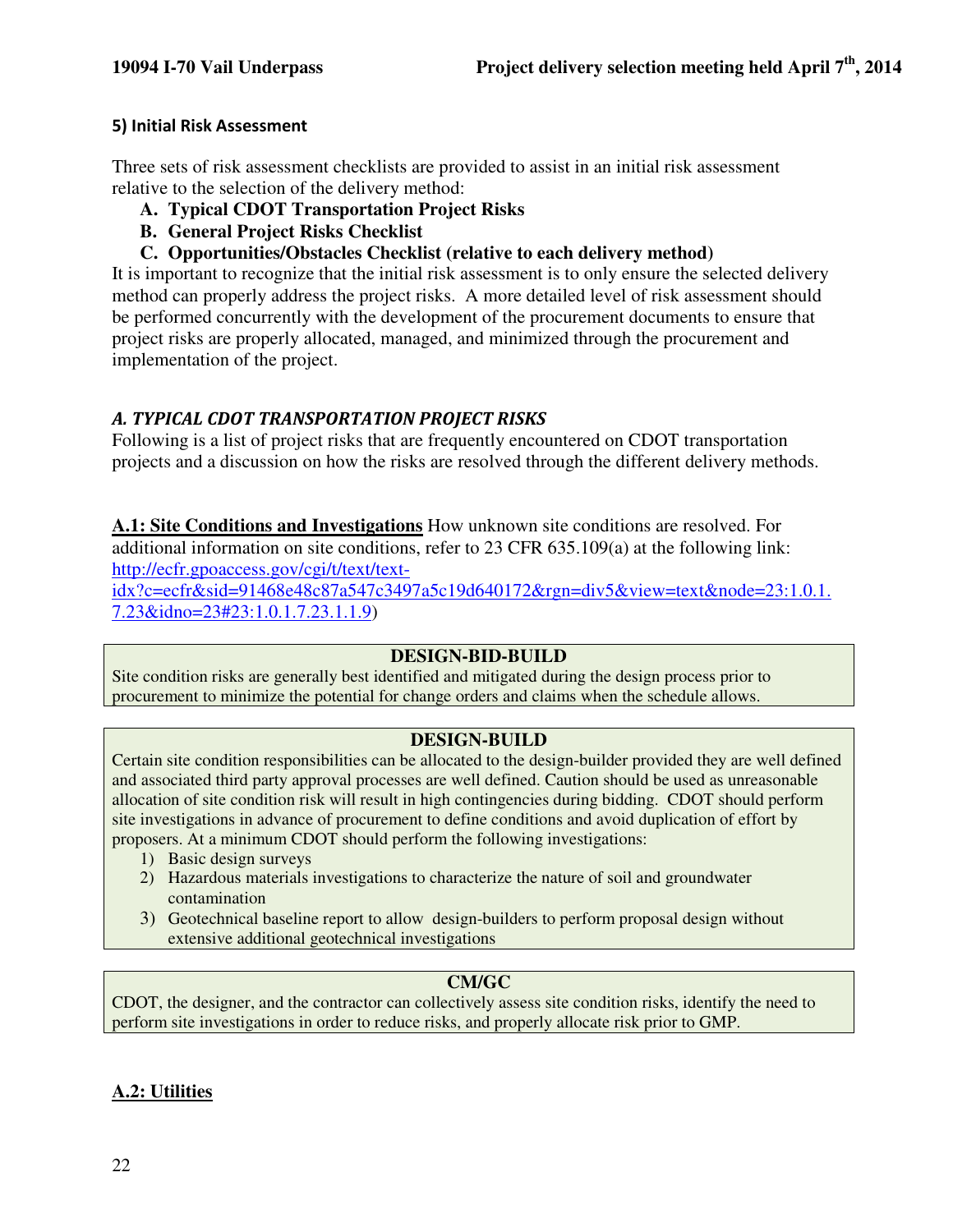#### **DESIGN-BID-BUILD**

Utility risks are best allocated to CDOT, and mostly addressed prior to procurement to minimize potential for claims when the schedule allows.

#### **DESIGN-BUILD**

Utilities responsibilities need to be clearly defined in contract requirements, and appropriately allocated to both design-builder and CDOT:

*Private utilities (major electrical, gas, communication transmission facilities*): Need to define coordination and schedule risks as they are difficult for design-builder to price. Best to have utilities agreements before procurement. Note – by state regulation private utilities have schedule liability in design-build projects, but they need to be made aware of their responsibilities.

*Public Utilities*: Design and construction risks can be allocated to the design-builder, if properly incorporated into the contract requirements.

**CM/GC** 

Can utilize a lower level of design prior to contracting and joint collaboration of CDOT, designer, and contractor in the further development of the design.

#### **A.3: Railroads (if applicable)**

#### **DESIGN-BID-BUILD**

Railroad risks are best resolved prior to procurement and relocation designs included in the project requirements when the schedule allows.

#### **DESIGN-BUILD**

Railroad coordination and schedule risks should be well understood to be properly allocated and are often best assumed by CDOT. Railroad design risks can be allocated to the designer if well defined. Best to obtain an agreement with railroad defining responsibilities prior to procurement

#### **CM/GC**

Railroad impacts and processes can be resolved collaboratively by CDOT, designer, and contractor. A lengthy resolution process can delay the GMP negotiations.

#### **A.4: Drainage/Water Quality Best Management Practices (construction and permanent)**

Both drainage and water quality often involve third party coordination that needs to be carefully assessed with regard to risk allocation. Water quality in particular is not currently well defined, complicating the development of technical requirements for projects.

Important questions to assess:

1) Do criteria exist for compatibility with third party offsite system (such as an OSP

(Outfall System Plan))?

2) Is there an existing cross-drainage undersized by CDOT Criteria?

3) Can water quality requirements be precisely defined? Is right-of-way adequate?

#### **DESIGN-BID-BUILD**

Drainage and water quality risks are best designed prior to procurement to minimize potential for claims when the schedule allows.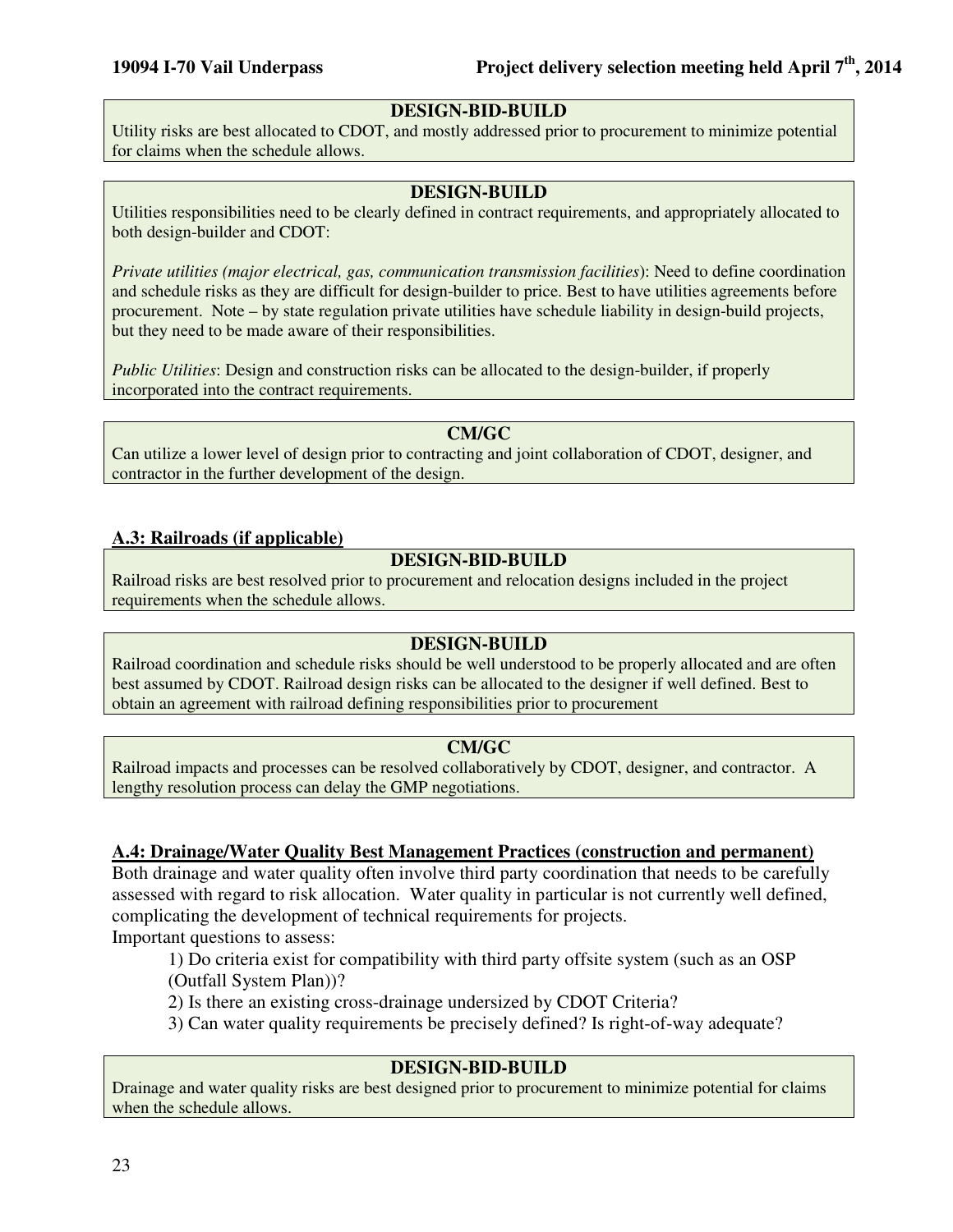#### **DESIGN-BUILD**

Generally, CDOT is in the best position to manage the risks associated with third party approvals regarding compatibility with offsite systems, and should pursue agreements to define requirements for the design-builder.

#### **CM/GC**

CDOT, the designer, and the contractor can collectively assess drainage risks and coordination and approval requirements, and minimize and define requirements and allocate risks prior to GMP.

#### **A.5: Environmental**: Meeting environmental document commitments, (noise, 4(f) and historic, wetlands, endangered species, etc.)

#### **DESIGN-BID-BUILD**

Risk is best mitigated through design prior to procurement when the schedule allows.

#### **DESIGN-BUILD**

Certain environmental approvals and processes that can be fully defined can be allocated to the designbuilder. Agreements or MOUs with approval agencies prior to procurement is best to minimize risks.

#### **CM/GC**

Environmental risks and responsibilities can be collectively identified, minimized, and allocated by CDOT, the designer, and the contractor prior to GMP

**A.6: Third Party Involvement:** Timeliness and impact of third party involvement (funding partners, adjacent municipalities, adjacent property owners, project stakeholders, FHWA, PUC)

#### **DESIGN-BID-BUILD**

Third party risk is best mitigated through design process prior to procurement to minimize potential for change orders and claims when the schedule allows.

#### **DESIGN-BUILD**

Third party approvals and processes that can be fully defined can be allocated to the design-builder. Agreements or MOUs with approval agencies prior to procurement is best to minimize risks.

#### **CM/GC**

Third party approvals can be resolved collaboratively by CDOT, designer, and contractor.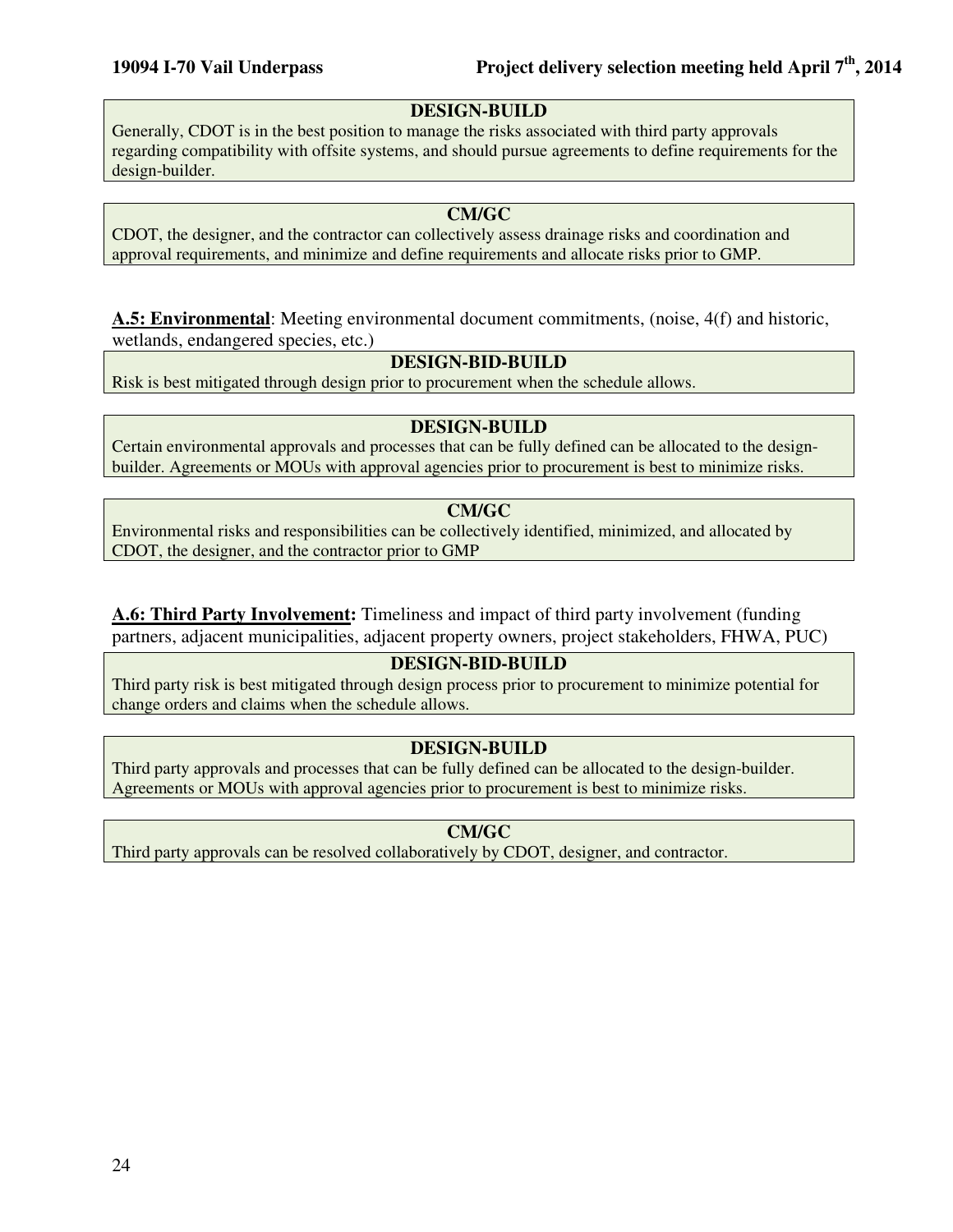#### B. GENERAL PROJECT RISK CHECKLIST (items to consider when assessing risk)

|                                                               | р. арганир таары таан сирсиргат (нетэ ю сонзшы мнен изэсээнд тэв)<br><b>Environmental Risks</b>                                                                                                                                                                                                                                                                                 |                                                      | <b>External Risks</b>                                                                                                                                                                                                                                                                                                                                                                         |
|---------------------------------------------------------------|---------------------------------------------------------------------------------------------------------------------------------------------------------------------------------------------------------------------------------------------------------------------------------------------------------------------------------------------------------------------------------|------------------------------------------------------|-----------------------------------------------------------------------------------------------------------------------------------------------------------------------------------------------------------------------------------------------------------------------------------------------------------------------------------------------------------------------------------------------|
| $\Box$<br>0<br>$\Box$<br>$\Box$<br>$\Box$<br>$\Box$<br>$\Box$ | Delay in review of environmental<br>documentation<br>Challenge in appropriate environmental<br>documentation<br>Defined and non-defined hazardous waste<br>Environmental regulation changes<br>Environmental impact statement (EIS) required<br>NEPA/ 404 Merger Process required<br>Environmental analysis on new alignments<br>required                                       | ◻<br>ο.<br>$\Box$<br>$\Box$<br>$\Box$                | Stakeholders request late changes<br><b>Influential stakeholders request additional needs</b><br>to serve their own commercial purposes<br>Local communities pose objections<br>Community relations<br>Conformance with regulations/guidelines/<br>design criteria<br>Intergovernmental agreements and jurisdiction                                                                           |
|                                                               | <b>Third-Party Risks</b>                                                                                                                                                                                                                                                                                                                                                        |                                                      | <b>Geotechnical and Hazmat Risks</b>                                                                                                                                                                                                                                                                                                                                                          |
| п<br>п.<br>$\Box$<br>$\Box$<br>σ<br>$\Box$<br>$\Box$          | Unforeseen delays due to utility owner and<br>third-party<br>Encounter unexpected utilities during<br>construction<br>Cost sharing with utilities not as planned<br>Utility integration with project not as planned<br>Third-party delays during construction<br>Coordination with other projects<br>Coordination with other government agencies                                | σ<br>0<br>$\Box$<br>σ.<br>0<br>σ                     | Unexpected geotechnical issues<br>Surveys late and/or in error<br>Hazardous waste site analysis incomplete or in<br>error<br>Inadequate geotechnical investigations<br><b>Adverse groundwater conditions</b><br>Other general geotechnical risks                                                                                                                                              |
|                                                               | Right-of-Way/ Real Estate Risks                                                                                                                                                                                                                                                                                                                                                 |                                                      | <b>Design Risks</b>                                                                                                                                                                                                                                                                                                                                                                           |
| □<br>о<br>$\Box$<br>$\Box$<br>$\Box$<br>$\Box$<br>$\Box$      | Railroad involvement<br>Objections to ROW appraisal take more time<br>and/or money<br>Excessive relocation or demolition<br><b>Acquisition ROW problems</b><br>Difficult or additional condemnation<br>Accelerating pace of development in project<br>corridor<br>Additional ROW purchase due to alignment<br>change                                                            | σ<br>$\Box$<br>ο.<br>$\Box$<br>$\Box$<br>0<br>$\Box$ | Design is incomplete/ Design exceptions<br>Scope definition is poor or incomplete<br>Project purpose and need are poorly defined<br>Communication breakdown with project team<br>Pressure to delivery project on an accelerated<br>schedule<br>Constructability of design issues<br>Project complexity (scope, schedule, objectives,<br>cost, and deliverables are not clearly<br>understood) |
|                                                               | <b>Organizational Risks</b>                                                                                                                                                                                                                                                                                                                                                     |                                                      | <b>Construction Risks</b>                                                                                                                                                                                                                                                                                                                                                                     |
| □<br>□<br>$\Box$<br>$\Box$<br>$\Box$<br>$\Box$<br>π<br>0      | Inexperienced staff assigned<br>Losing critical staff at crucial point of the<br>project<br>Functional units not available or overloaded<br>No control over staff priorities<br>Lack of coordination/communication<br>Local agency issues<br>Internal red tape causes delay getting approvals,<br>decisions<br>Too many projects/ new priority project<br>inserted into program | π.<br>$\Box$<br>$\Box$<br>$\Box$                     | <b>I</b> Pressure to delivery project on an accelerated<br>schedule.<br>Inaccurate contract time estimates<br>Construction QC/QA issues<br>Unclear contract documents<br>Problem with construction sequencing/ staging/<br>phasing<br>Maintenance of Traffic/Work Zone Traffic<br>Control                                                                                                     |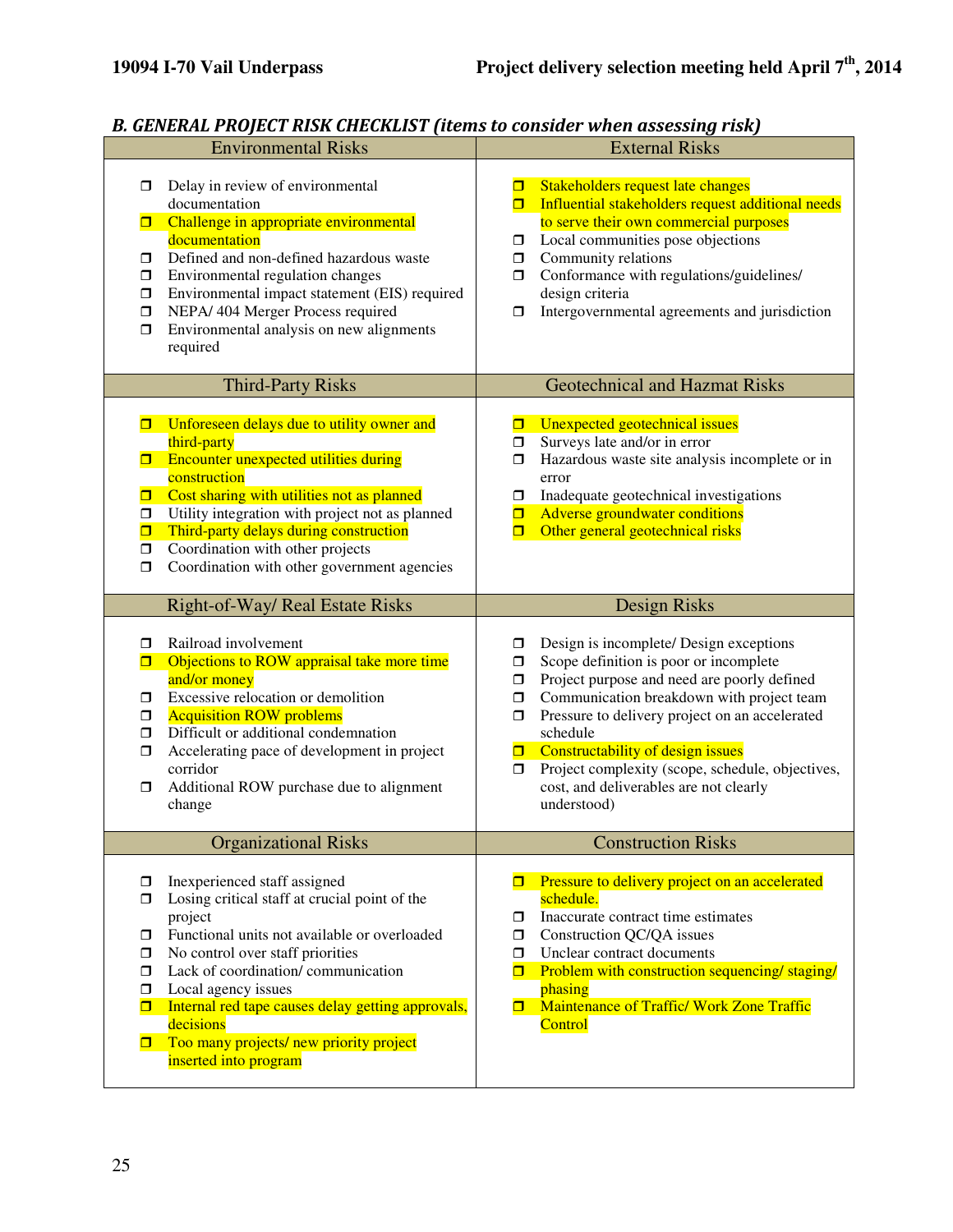# C. RISK OPPORTUNITIES/OBSTACLES CHECKLIST (relative to each delivery method)

| <b>DESIGN-BID-BUILD</b> |                                                 |   |                                                    |
|-------------------------|-------------------------------------------------|---|----------------------------------------------------|
|                         | Opportunities                                   |   | <b>Obstacles</b>                                   |
|                         | Risks managed separately through design, bid,   | ⊓ | Owner accepts risks associated with project-       |
|                         | build is expected easier                        |   | complexity (the inability of designer to be all-   |
| П                       | Risk allocation is most widely understood/used  |   | knowing about construction) and project            |
| ⊓                       | Opportunity to avoid or mitigate risk through   |   | unknowns                                           |
|                         | complete design                                 |   | Low-bid related risks                              |
| □                       | Risks related to environmental, railroads, and  |   | Potential for misplaced risk through prescriptive  |
|                         | third party involvement are best resolved prior |   | specifications                                     |
|                         | to procurement                                  |   | Innovative risk allocation is difficult to obtain  |
| ⊓                       | Utilities and ROW best allocated to CDOT and    | □ | Limited industry input in contract risk allocation |
|                         | mostly addressed prior to procurement to        |   | Change order risks can be greater                  |
|                         | minimize potential for claim                    | П | Contractor may avoid risks                         |
|                         | Project can be shelved while resolving risks    |   |                                                    |

| <b>DESIGN-BUILD</b>                                |                                                      |  |
|----------------------------------------------------|------------------------------------------------------|--|
| Opportunities                                      | <b>Obstacles</b>                                     |  |
| Performance specifications can allow for           | Need a detailed project scope, description etc.<br>Π |  |
| alternative risk allocations to the design builder | for the RFP to get accurate/comprehensive            |  |
| Risk-reward structure can be better defined        | responses to the RFP (Increased RFP costs may        |  |
| Innovative opportunities to allocate risks to      | limit bidders)                                       |  |
| different parties (e.g., schedule, means and       | Limited time to resolve risks                        |  |
| methods, phasing)                                  | Additional risks allocated to designers for errors   |  |
| Opportunity for industry review of risk            | and omissions, claims for change orders              |  |
| allocation (draft RFP, ATC processes)              | Unknowns and associated risks need to be             |  |
| Avoid low-bid risk in procurement                  | carefully allocated through a well-defined scope     |  |
| Contractor will help identify risks related to     | and contract                                         |  |
| environmental, railroads, ROW, and utilities       | Risks associated with agreements when design is      |  |
| Designers and contractors can work toward          | not completed                                        |  |
| innovative solutions to, or avoidance of,          | Poorly defined risks are expensive                   |  |
| unknowns                                           | Contractor may avoid risks or drive consultant       |  |
|                                                    | to decrease cost at risk to quality                  |  |

| CM/GC                                                                                                                                                                                                                                                                                                                                                                                                                                |                                                                                                                                                                                                                                                                                                                                                                          |  |
|--------------------------------------------------------------------------------------------------------------------------------------------------------------------------------------------------------------------------------------------------------------------------------------------------------------------------------------------------------------------------------------------------------------------------------------|--------------------------------------------------------------------------------------------------------------------------------------------------------------------------------------------------------------------------------------------------------------------------------------------------------------------------------------------------------------------------|--|
| Opportunities                                                                                                                                                                                                                                                                                                                                                                                                                        | <b>Obstacles</b>                                                                                                                                                                                                                                                                                                                                                         |  |
| Contractor can have a better understanding of<br>the unknown conditions as design progresses<br>Innovative opportunities to allocate risks to<br>different parties (e.g., schedule, means and<br>methods, phasing)<br>Opportunities to manage costs risks through<br><b>CM/GC</b> involvement<br>Contractor will help identify and manage risk<br>Agency still has considerable involvement with<br>third parties to deal with risks | Lack of motivation to manage small quantity<br>$\Box$<br>costs<br>Increase costs for non-proposal items<br>Disagreement among Designer-Contractor-<br>Owner can put the process at risk<br>If GMP cannot be reached, additional low-bid<br>risks appear<br>Limited to risk capabilities of CM/GC<br>◘<br>Designer-contractor-agency disagreements can<br>◻<br>add delays |  |
| Avoids low-bid risk in procurement<br>More flexibility and innovation available to<br>deal with unknowns early in design process                                                                                                                                                                                                                                                                                                     | Strong agency management is required to<br>◻<br>negotiate/optimize risks<br>Discovery of unknown conditions can drive up<br>□<br>GMP, which can be compounded in phased<br>construction                                                                                                                                                                                  |  |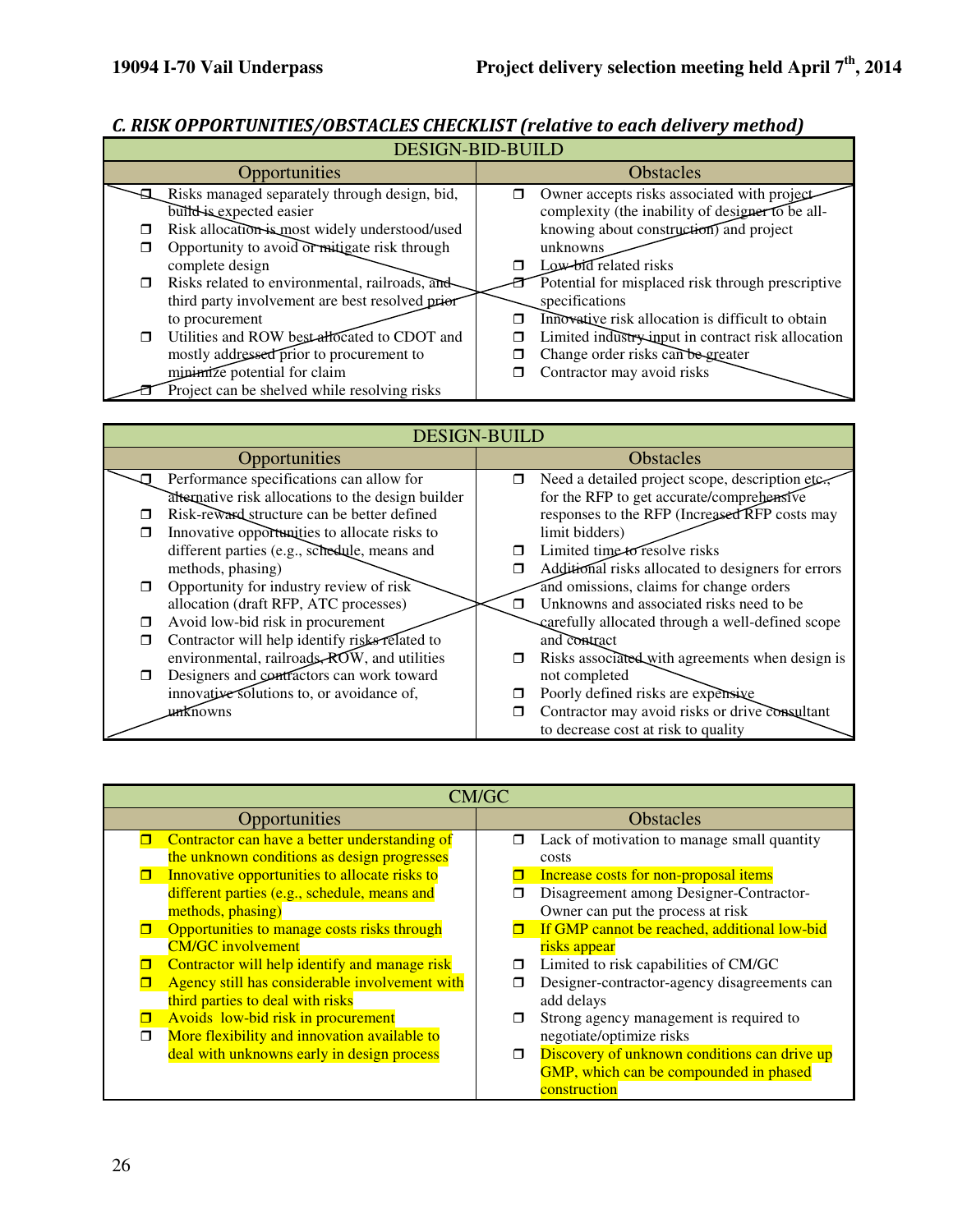# 6) Staff Experience/Availability Checklist

| DESIGN-BID-BUILD                                                                                 |                                                                                                                                              |  |
|--------------------------------------------------------------------------------------------------|----------------------------------------------------------------------------------------------------------------------------------------------|--|
| <b>Opportunities</b>                                                                             | <b>Obstacles</b>                                                                                                                             |  |
| Agency, contractors and consultants have high<br>level of experience with the traditional system | $\Box$ Can require a high level of agency staffing of<br>technical resources.                                                                |  |
| Designers can be more interchangeable<br>between projects                                        | Staff's responsibilities are spread out over a<br><b>I</b> design period<br>Can require staff to have full breadth of<br>technical expertise |  |

| <b>DESIGN-BUILD</b>                                                                                                                |                                                                                                                                                                                                                                                                                                                                          |
|------------------------------------------------------------------------------------------------------------------------------------|------------------------------------------------------------------------------------------------------------------------------------------------------------------------------------------------------------------------------------------------------------------------------------------------------------------------------------------|
| Opportunities                                                                                                                      | Obstacles                                                                                                                                                                                                                                                                                                                                |
| Less agency staff required due to the sole<br>source nature of DB<br>Opportunity to grow agency staff by learning a<br>new process | Limitation of availability of staff with skills,<br>knowledge and personality to manage DB<br>projects<br>Existing staff may need additional training to<br>address their changing roles<br>Need to "mass" agency management and<br>technical resources at critical points in process<br>$(i.e., RFP development, design reviews, etc.)$ |

| CM/GC                                                                                                                                                                                              |                                                                                                                                                                                                                                                                                                                          |
|----------------------------------------------------------------------------------------------------------------------------------------------------------------------------------------------------|--------------------------------------------------------------------------------------------------------------------------------------------------------------------------------------------------------------------------------------------------------------------------------------------------------------------------|
| Opportunities                                                                                                                                                                                      | <b>Obstacles</b>                                                                                                                                                                                                                                                                                                         |
| Agency can improve efficiencies by having<br>more project managers on staff rather than<br>specialized experts<br>Smaller number of technical staff required<br>through use of consultant designer | Strong committed owner project management is<br>important to success<br>Limitation of availability of staff with skills,<br>knowledge and personality to manage CMGC<br>projects<br>Existing staff may need additional training to<br>address their changing roles<br>Agency must learn how to negotiate GMP<br>projects |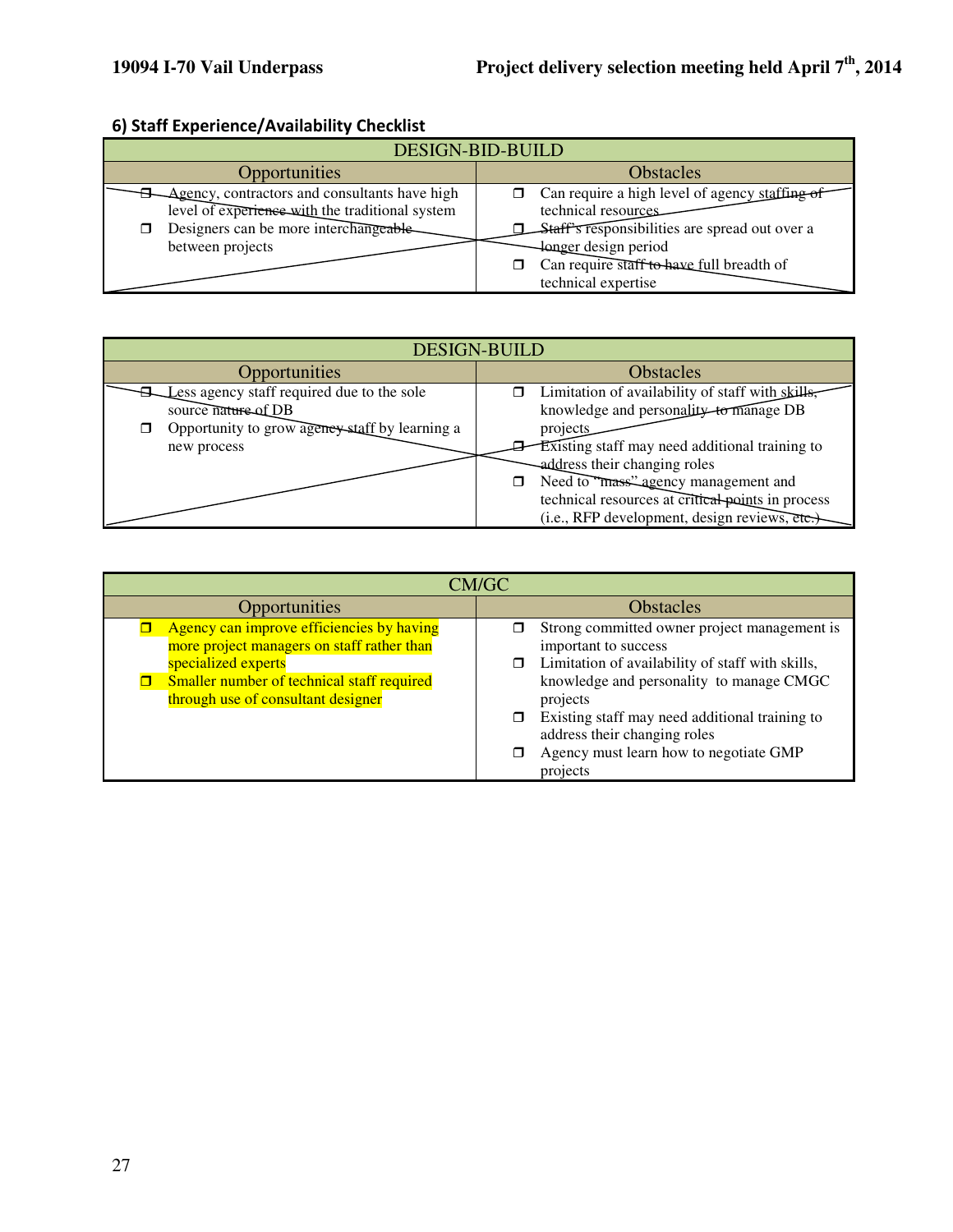# 7) Level of Oversight and Control Checklist

| DESIGN-BID-BUILD                                             |                                             |
|--------------------------------------------------------------|---------------------------------------------|
| Opportunities                                                | <b>Obstacles</b>                            |
| <b>Example 1</b> Eull owner control over a linear design and | Requires a high-level of oversight          |
| construction process                                         | Increased likelihood of claims due to owner |
| Oversight roles are well understood<br>◘                     | design responsibility                       |
| Contract documents are typically completed in<br>□           | Limited control over an integrated          |
| a single package before construction begins                  | -design/construction process                |
| Multiple checking points through three linear<br>□           |                                             |
| phases: design-bid-build                                     |                                             |
| Maximum control over design                                  |                                             |

| <b>DESIGN-BUILD</b>                                                            |                                                                               |
|--------------------------------------------------------------------------------|-------------------------------------------------------------------------------|
| Opportunities                                                                  | <b>Obstacles</b>                                                              |
| $\Box$ A single entity responsibility during project                           | Can require high level of design oversight                                    |
| design and construction                                                        | Can require high level of quality assurance                                   |
| Continuous execution of design and build                                       | oversight                                                                     |
| Getting input from construction to enhance-<br>constructability and innovation | <b>Limitation</b> on staff with DB oversight<br>experience                    |
| Overall project planning and scheduling is                                     | Less owner control over design                                                |
| established by one entity                                                      | Control over design relies on proper<br>development of technical requirements |

| CM/GC                                                                         |                                                            |
|-------------------------------------------------------------------------------|------------------------------------------------------------|
| <b>Opportunities</b>                                                          | <b>Obstacles</b>                                           |
| Preconstruction services are provided by the<br>construction manager          | Agency must have experienced staff to oversee<br>the CM/GC |
| Getting input from construction to enhance<br>constructability and innovation | Higher level of cost oversight required                    |
| Provides owner control over an integrated<br>design/construction process      |                                                            |